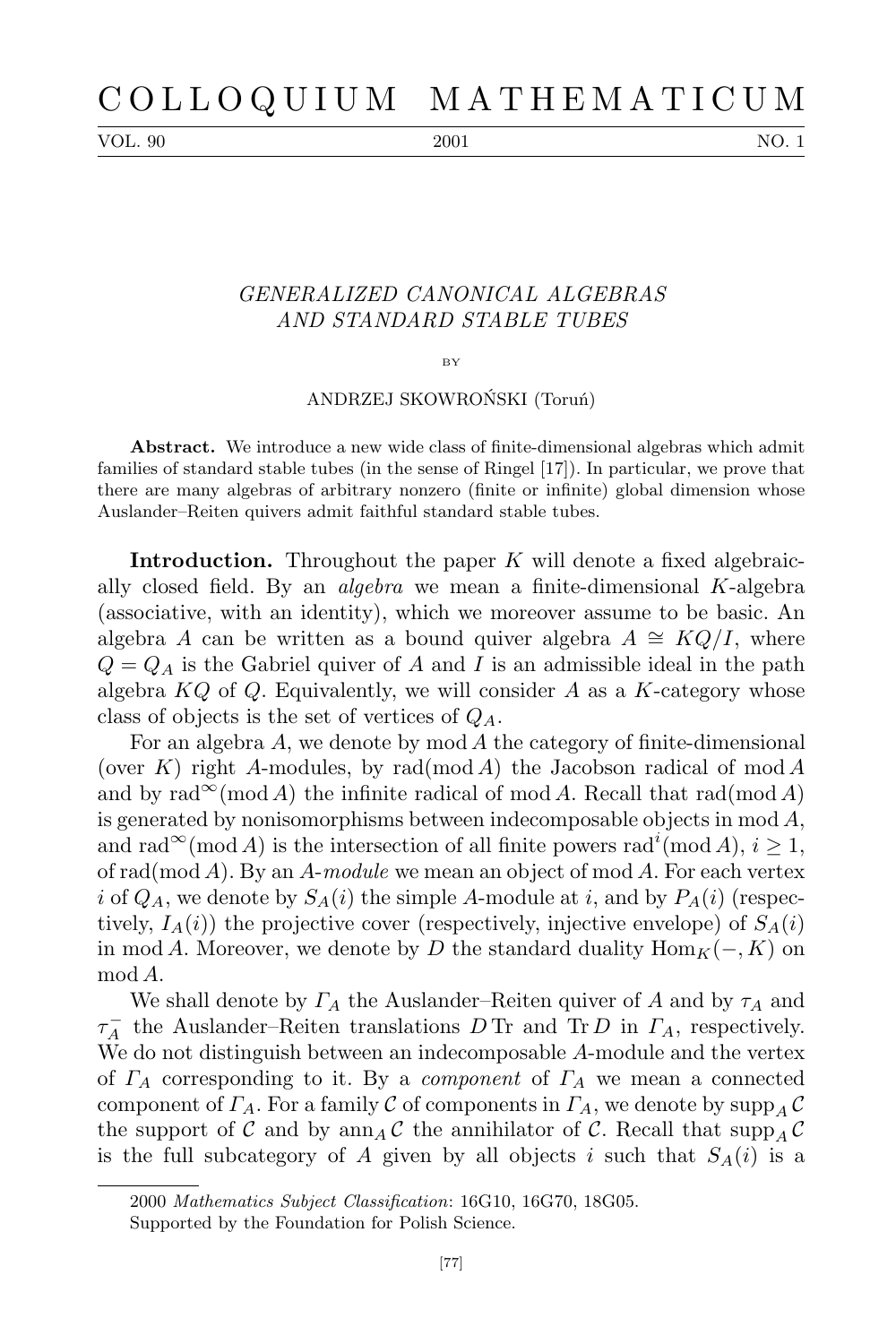composition factor of a module in  $\mathcal{C}$ , and  $\text{ann}_A \mathcal{C}$  is the intersection of the annihilators of all modules from *C*. Then the family *C* is said to be *sincere* (respectively, *faithful*) if  $\text{supp}_A C = A$  (respectively,  $\text{ann}_A C = 0$ ). Clearly, if  $\mathcal C$  is faithful then  $\mathcal C$  is sincere. We also note that  $\mathcal C$  is a family of components of  $\Gamma_{A/\text{ann}_A}$  *c*. Finally, *C* is said to be *regular* provided *C* contains neither a projective module nor an injective module. A component in *Γ<sup>A</sup>* of the form  $\mathbb{Z} \mathbb{A}_{\infty} / (\tau^r)$ ,  $r \geq 1$ , is said to be a *stable tube* of rank *r*. Therefore, a stable tube of rank *r* in  $\Gamma_A$  is an infinite component consisting of  $\tau_A$ -periodic indecomposable *A*-modules having period *r*. Moreover, a stable tube of rank 1 is said to be *homogeneous*. It has been proved in [29] (see also [11]) that a regular component  $\mathcal C$  of  $\Gamma_A$  contains an oriented cycle if and only if  $\mathcal C$  is a stable tube.

We are concerned with the problem of describing the structure of standard components in the Auslander–Reiten quiver *Γ<sup>A</sup>* of an algebra *A*, raised more than 15 years ago by Ringel [18]. Recall that a component *C* of *Γ<sup>A</sup>* is called *standard* if the full subcategory of mod *A* formed by modules from *C* is equivalent to the mesh category  $K(\mathcal{C})$  of  $\mathcal{C}$  (cf. [2]). Further, following [22], a component *C* of  $\Gamma_A$  is called *generalized standard* if  $\text{rad}^{\infty}(X, Y) = 0$  for all modules  $X$  and  $Y$  in  $C$ . It is known [12] that every standard component of *Γ<sup>A</sup>* is generalized standard. It has been proved in [22, Theorem 2.3] that every generalized standard component  $\mathcal C$  in  $\Gamma_A$  is quasiperiodic, that is, all but finitely many  $\tau_A$ -orbits in C are periodic. In particular, this implies that every regular (generalized) standard component of *Γ<sup>A</sup>* is either a stable tube or is of the form Z*∆* for a finite connected quiver *∆* without oriented cycles (solution of Problem 3 from [18]). It is also known that a component *C* of *Γ<sup>A</sup>* is generalized standard if and only if *C* is a generalized standard component of  $\Gamma_{A/\text{ann }A}$   $\mathcal{C}$ .

Hence, in order to describe the generalized standard components, it is enough to describe the faithful ones. We have proved in [22, Corollary 3.3] that the faithful generalized standard regular components without oriented cycles are exactly the connecting components of the Auslander–Reiten quivers of tilted algebras given by regular tilting modules over wild hereditary algebras. Moreover, such components are standard [16, Theorem 1.7]. We refer to [7] and [19] for properties of regular connecting components of tilted algebras, and to [21] for a complete description of faithful generalized standard components without oriented cycles.

It is expected that infinite faithful (generalized) standard components with oriented cycles can be obtained from faithful standard stable tubes by a sequence of admissible operations (see [13]). Therefore, description of algebras whose Auslander–Reiten quiver admits a faithful (generalized) standard stable tube is an important open problem (see [24, Problem 3]). Recently this problem has attracted much attention (see [7], [8], [9], [15],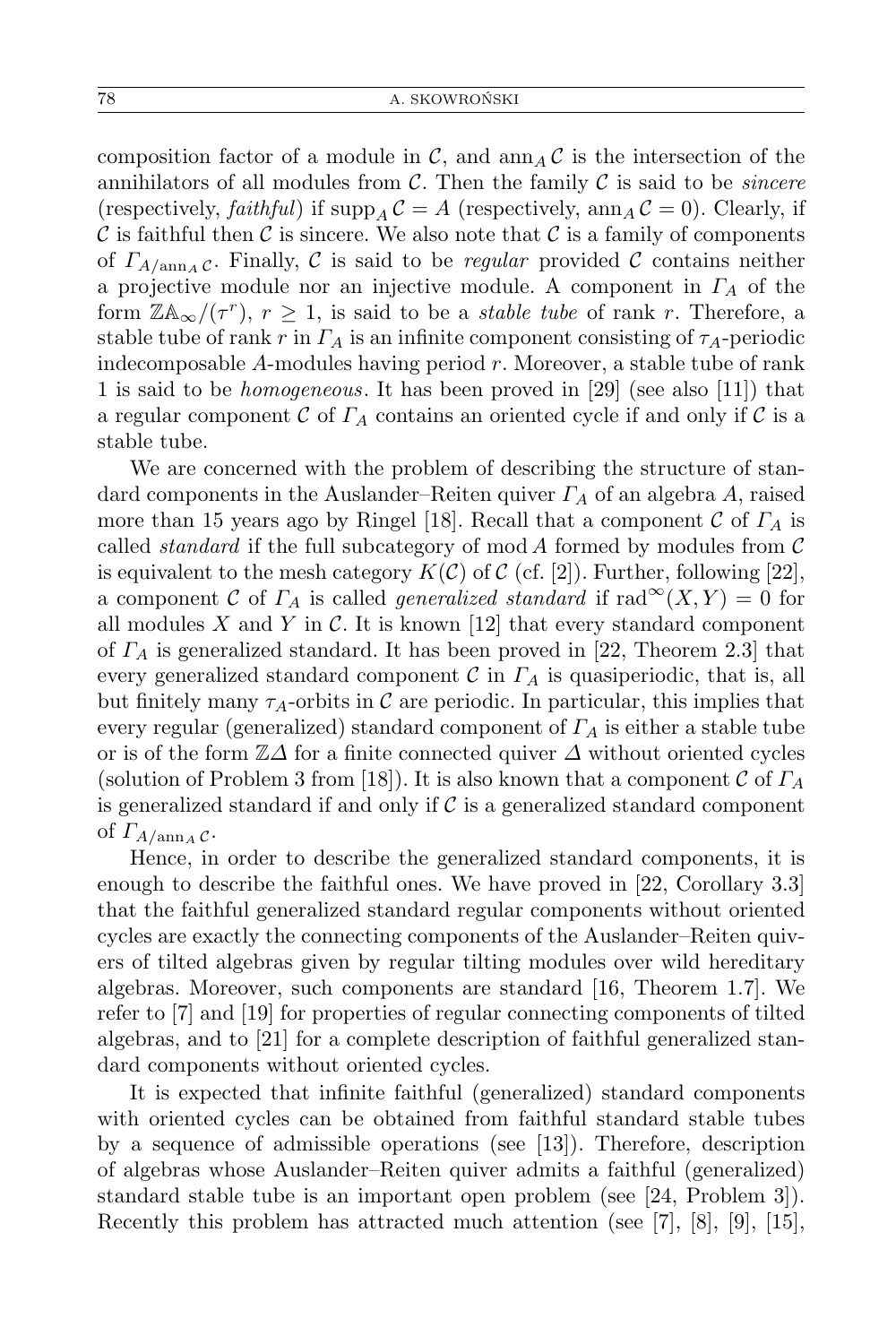[22]–[26]). The most general result in this direction is due to I. Reiten and the author [15] and says that an algebra *A* admits a sincere (equivalently, faithful) standard stable tube without external short cycles if and only if *A* is concealed canonical. We note that all concealed canonical algebras are quasitilted [4], that is, algebras of global dimension at most 2 and with every indecomposable module either of projective dimension at most one or of injective dimension at most one. This raised the following question: does existence of a faithful standard stable tube in the Auslander–Reiten quiver *Γ<sup>A</sup>* of an algebra *A* force some strong homological properties of *A*?

The main aim of this paper is to exhibit a wide class of algebras, called generalized canonical algebras, whose Auslander–Reiten quivers admit infinite families of faithful standard stable tubes. We will also show that there are generalized canonical algebras of arbitrary nonzero (finite or infinite) global dimension, and that every basic algebra is a factor algebra of a generalized canonical algebra. This shows that the classification of all basic algebras with faithful standard tubes in the Auslander–Reiten quiver is a hopeless problem.

For basic background on the representation theory of algebras we refer to [1] and [17].

**1. Standard stable tubes.** The aim of this section is to present some characterizations and properties of standard stable tubes established so far.

Let *A* be an algebra and *n* be the rank of the Grothendieck group  $K_0(A)$ of *A*. Recall that an indecomposable *A*-module *X* is called a *brick* provided  $\text{End}_A(X) \cong K$ . Further, by the *mouth* of a stable tube  $\mathcal T$  we mean the unique *τA*-orbit in *T* formed by the modules having exactly one direct predecessor (and exactly one direct successor). The following fact proved by Ringel [17,  $(3.1)(2)$  will be crucial in our considerations.

PROPOSITION 1.1. Let  $E_1, \ldots, E_r$  be a family of pairwise orthogonal *bricks in* mod *A satisfying the following conditions*:

- (i)  $\tau_A E_i \cong E_{i-1}$  *for all*  $i \in \{1, ..., r\}$ , *where*  $E_0 = E_r$ *.*
- (ii)  $\text{Ext}_{A}^{2}(E_{i}, E_{j}) = 0$  *for all*  $i, j \in \{1, ..., r\}$ *.*

*Then*  $E_1, \ldots, E_r$  *form the mouth of a standard stable tube*  $\mathcal T$  *of rank*  $r$  *in*  $\Gamma_A$ *.* 

For a module X in mod A we denote by  $\operatorname{pd}_A X$  the projective dimension of *X* and by id*<sup>A</sup> X* the injective dimension of *X* in mod *A*. The following fact proved in [22, Lemma 5.9] describes the homological properties of indecomposable modules lying in faithful standard stable tubes.

Lemma 1.2. *Let T be a faithful standard stable tube in Γ<sup>A</sup> and X be a module in*  $\mathcal{T}$ *. Then*  $\text{pd}_A X \leq 1$  *and*  $\text{id}_A X \leq 1$ *.*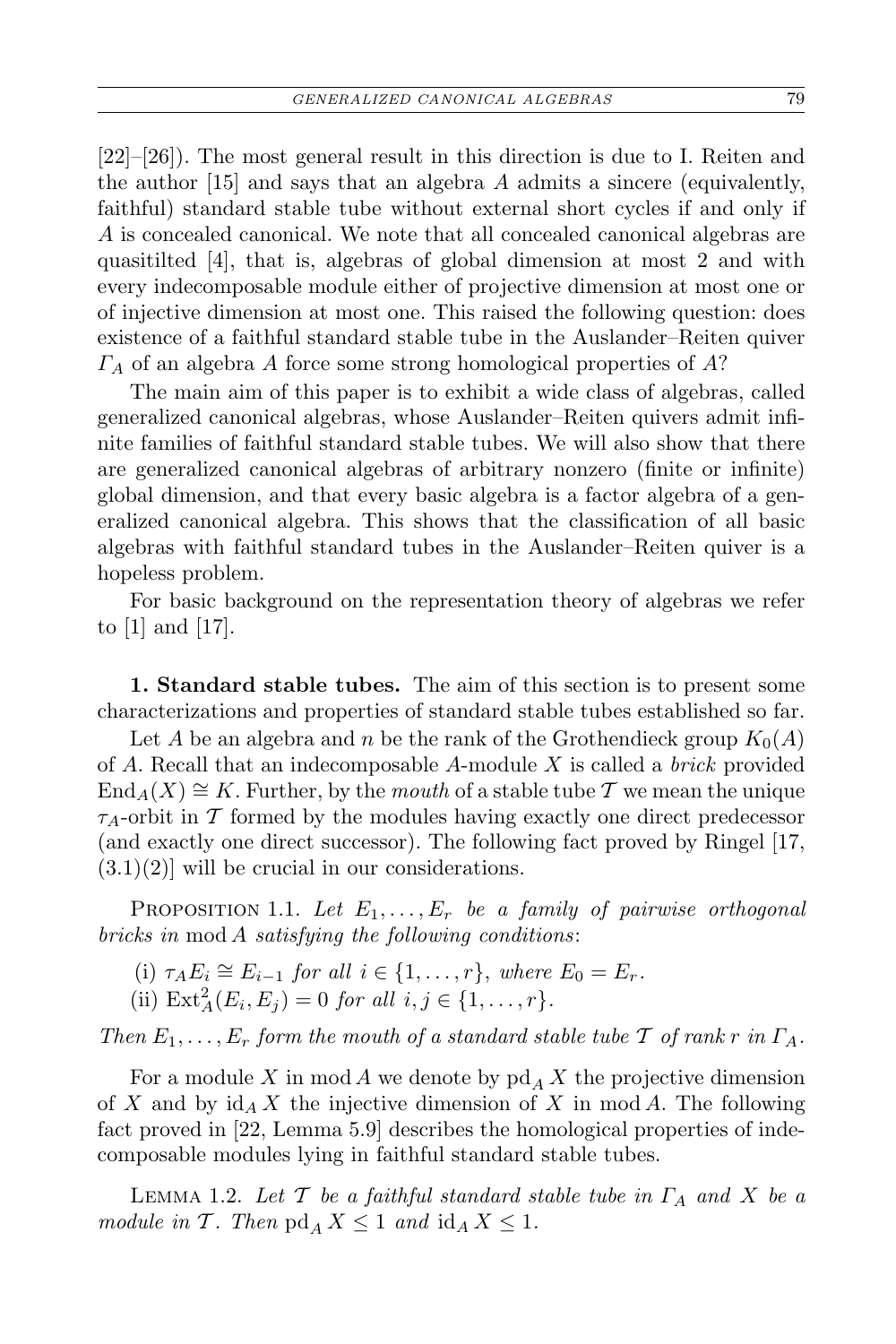We may now establish the following characterization of standard stable tubes.

Lemma 1.3. *Let T be a stable tube in ΓA. The following conditions are equivalent*:

- (i) *T is standard.*
- (ii) *The mouth of T consists of pairwise orthogonal bricks.*
- (iii)  $\text{rad}^{\infty}(Z, Z) = 0$  *for all modules Z in T*.
- (iv) *T is generalized standard.*

*Proof.* The implication (i)⇒(ii) is obvious. The equivalence of the conditions (ii), (iii) and (iv) is established in  $[22, Corollary 5.3]$  (see also  $[23,$ Lemma 3.1]). Assume (iv) holds and consider the algebra  $B = A/\text{ann}_A T$ . Then *T* is a faithful generalized standard stable tube in *ΓB*. Moreover, it follows from Lemma 1.2 that  $\text{pd}_B X \leq 1$  for any module X in T. In particular, we conclude that  $\text{Ext}^2_B(E, E') = 0$  for any two modules *E* and *E'* lying on the mouth of  $\mathcal T$ . Since (iv) is equivalent to (ii), we also know that the mouth of *T* consists of pairwise orthogonal bricks. Finally, Proposition 1.1 yields that *T* is standard stable in  $\Gamma_B$ , and hence also in  $\Gamma_A$ . Thus (iv) implies (i).

We also have the following information on the ranks of generalized standard stable tubes.

PROPOSITION 1.4. Let  $\mathcal{T}_i$ ,  $i \in I$ , be a family of pairwise orthogonal gen*eralized standard stable tubes of*  $\Gamma_A$ *. For each*  $i \in I$ *, denote by*  $r_i$  *the rank of the tube Ti. Then*

$$
\sum_{i \in I} (r_i - 1) \le n - 1.
$$

*Proof.* [22, Lemma 5.10].

COROLLARY 1.5. Let  $\mathcal{T}$  be a standard stable tube of rank  $r$  in  $\Gamma_A$ . Then  $r \leq n$ *.* 

Another relationship between a family of stable tubes and the rest of the module category is concerned with the existence or nonexistence of paths (or cycles). Recall that a sequence of nonzero nonisomorphisms  $X = X_0 \rightarrow$  $X_1 \rightarrow \ldots \rightarrow X_{n-1} \rightarrow X_n = Y$  between indecomposable *A*-modules is called a *path* of length *n*, and it is called a *cycle* if  $X = Y$ . If  $n = 2$  the path (cycle) is said to be *short* [1]. Moreover, if  $C$  is a family of indecomposable *A*-modules and *X*, *Y* are in *C*, while  $X_1, \ldots, X_{n-1}$  do not lie in *C*, we say that the path or cycle is *external* (with respect to  $C$ ).

We now exhibit the class of canonical algebras introduced by Ringel [17, (3.7)], playing an important role in the representation theory of algebras. Let  $m \geq 1$  be a positive integer,  $\mathbf{p} = (p_0, \ldots, p_m)$  be an  $(m+1)$ -tuple of positive integers, and  $\lambda = (\lambda_0, \ldots, \lambda_m)$  be an  $(m + 1)$ -tuple of pairwise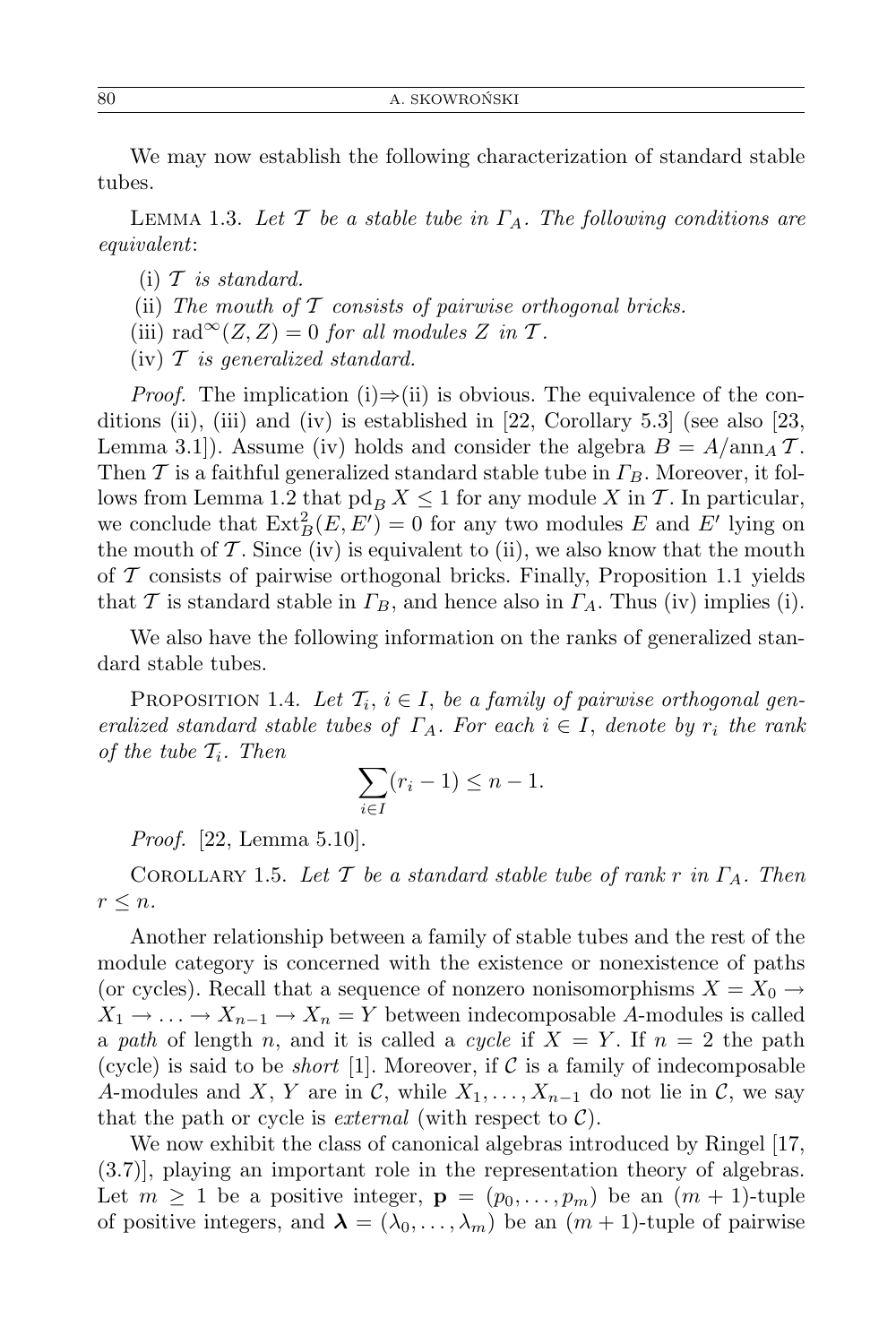different elements of  $\mathbb{P}_1(K) = K \cup \{\infty\}$ , normalized so that  $\lambda_0 = \infty$ ,  $\lambda_1 = 0$ ,  $\lambda_2 = 1$ . Consider the quiver  $\Delta(\mathbf{p})$  of the form



For  $m = 1$ , put  $C(\mathbf{p}, \lambda) = K\Delta(\mathbf{p})$ . For  $m \geq 2$ , assume that **p** consists of integers  $p_i \geq 2$ , consider the ideal  $I(\mathbf{p}, \lambda)$  in  $K\Delta(\mathbf{p})$  generated by the elements

$$
\alpha_{ip_i} \dots \alpha_{i2} \alpha_{i1} + \alpha_{0p_0} \dots \alpha_{02} \alpha_{01} + \lambda_i \alpha_{1p_1} \dots \alpha_{12} \alpha_{11}, \quad i = 2, \dots, m,
$$

and the bound quiver algebra  $C(\mathbf{p}, \lambda) = K\Delta(\mathbf{p})/I(\mathbf{p}, \lambda)$ . Then  $C(\mathbf{p}, \lambda)$  is called the *canonical algebra* of type  $(\mathbf{p}, \lambda)$ , **p** the *weight sequence* of  $C(\mathbf{p}, \lambda)$ , and  $\lambda$  the *parameter sequence* of  $C(\mathbf{p}, \lambda)$ . It has been shown in [17, (3.7)] that the Auslander–Reiten quiver  $\Gamma_C$  of  $C = C(\mathbf{p}, \lambda)$  has a decomposition

$$
\Gamma_C = \mathcal{P}^C \vee \mathcal{T}^C \vee \mathcal{Q}^C
$$

where  $\mathcal{P}^C$  (respectively,  $\mathcal{Q}^C$ ) is a family of components consisting of indecomposable *C*-modules of positive (respectively, negative) rank and  $T^C$  is a  $\mathbb{P}_1(K)$ -family  $\mathcal{T}_{\lambda}^C$ ,  $\lambda \in \mathbb{P}_1(K)$ , of faithful, standard, pairwise orthogonal, stable tubes separating  $\mathcal{P}^C$  from  $\mathcal{Q}^C$  (in the sense of [17, (3.1)]). Following [8], by a *concealed canonical algebra* (of type  $(\mathbf{p}, \boldsymbol{\lambda})$ ) we mean an algebra of the form  $A = \text{End}_{\mathbb{C}}(T)$ , where T is a tilting module from the additive category add  $\mathcal{P}^C$  of  $\mathcal{P}^C$ , that is, a direct sum *T* of *n* (= rank of  $K_0(C)$ ) pairwise nonisomorphic indecomposable modules from  $\mathcal{P}^C$  such that  $\text{pd}_C T \leq 1$  and  $\text{Ext}^1_C(T,T) = 0$ . Then again  $\Gamma_A$  has a decomposition

$$
\Gamma_A = \mathcal{P}^A \vee \mathcal{T}^A \vee \mathcal{Q}^A
$$

where  $\mathcal{T}^A = \text{Hom}_{\mathcal{C}}(T, \mathcal{T}^C)$  is a  $\mathbb{P}_1(K)$ -family  $\mathcal{T}^A_{\lambda}, \lambda \in \mathbb{P}_1(K)$ , of faithful, standard, pairwise orthogonal, stable tubes separating  $\mathcal{P}^A$  from  $\mathcal{Q}^A$ . In particular, *T <sup>A</sup>* is a family of sincere stable tubes without external paths. We also note that gl.dim  $A \leq 2$ ,  $\text{pd}_A X \leq 1$  for any indecomposable module *X* from  $\mathcal{P}^A \vee \mathcal{T}^A$ , and  $\mathrm{id}_A X \leq 1$  for any indecomposable module *Y* from  $\mathcal{T}^A \vee \mathcal{Q}^A$ , and so *A* is quasitilted in the sense of [4].

It is shown in [15, Theorem 3.1] that a connected algebra *A* is concealed canonical if and only if *Γ<sup>A</sup>* has a sincere family of pairwise orthogonal standard stable tubes without external short paths. In fact, this can be deepened (slightly) as follows: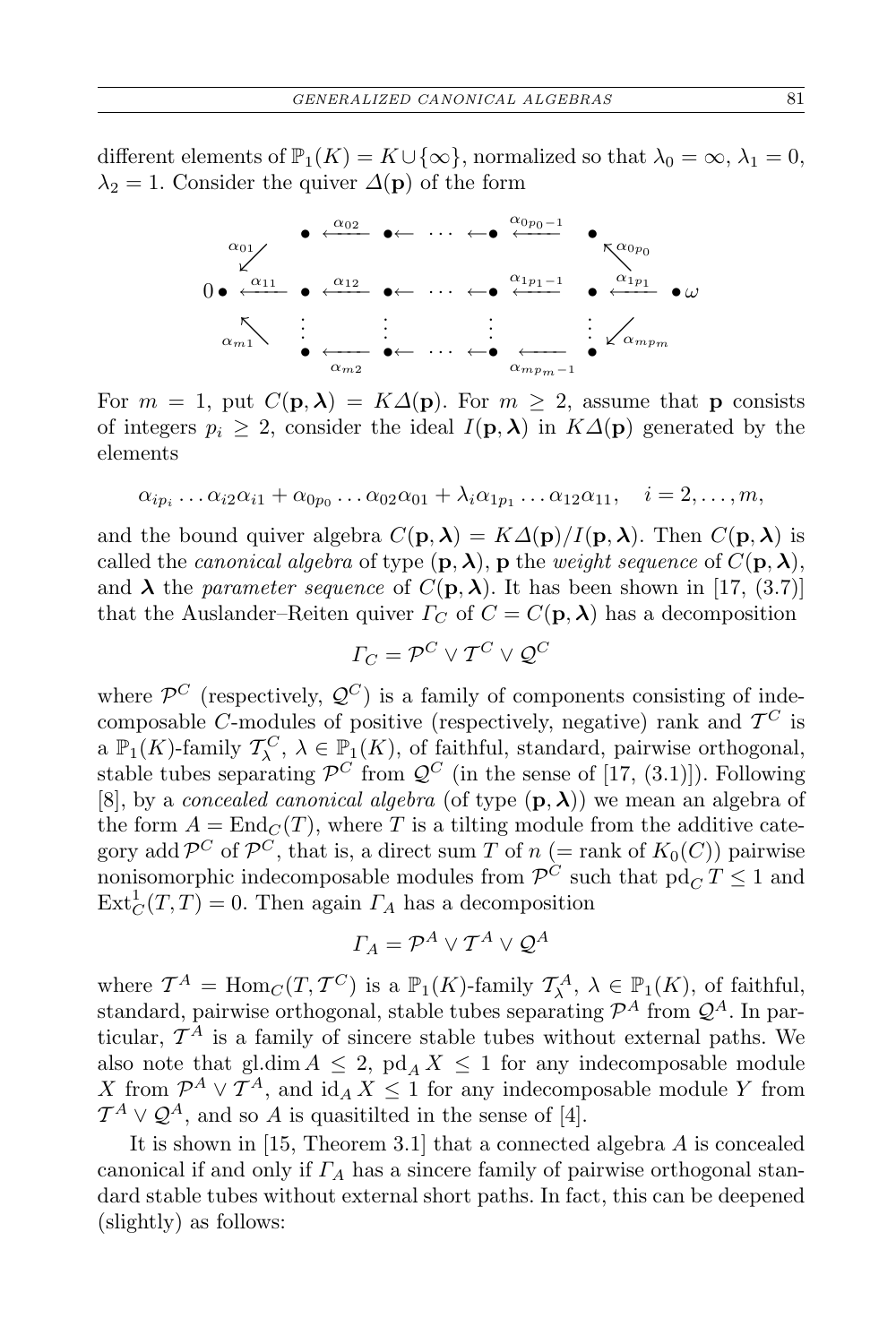Theorem 1.6. *Let A be a connected algebra. Then A is concealed canonical if and only if Γ<sup>A</sup> has a sincere family of pairwise orthogonal stable tubes without external short paths.*

*Proof.* The necessity part follows from the properties of the Auslander– Reiten quivers of concealed canonical algebras described above. Assume *Γ<sup>A</sup>* admits a sincere family *T* of pairwise orthogonal stable tubes without external short paths. Then it follows from [15, Corollary 1.6] that the family *T* is faithful. Applying now arguments from the proof of [26, Proposition 1.1] we deduce that the algebra *A* is quasitilted. Invoking now the recent result of Happel [3] we conclude that *A* is a tilted algebra or a quasitilted algebra of canonical type. Finally, using the known structure of Auslander–Reiten components of tilted algebras [5, 6, 17, 18] and quasitilted algebras of canonical type [10, 14, 17] we deduce that *A* is a concealed canonical algebra.

As a direct consequence (see also [15, Corollaries 3.2 and 3.3]) we obtain the following fact.

COROLLARY 1.7. Let  $A$  be a connected algebra and  $C$  be a sincere stable *tube in Γ<sup>A</sup> without external short cycles. Then C is a faithful standard stable tube and A is a concealed canonical algebra.*

**2. The main result.** The aim of this section is to define a new wide class of algebras, containing the class of all canonical algebras [17], and prove that their Auslander–Reiten quivers admit an infinite family of standard stable tubes.

Let  $m \geq 1$  be a fixed positive integer,  $\mathcal{B} = \{B_0, \ldots, B_m\}$  a family of basic connected nonsimple algebras, and  $P = \{P_0, \ldots, P_m\}$  a family of modules such that, for each  $i \in \{0, \ldots, m\}$ ,  $P_i$  is an indecomposable projectiveinjective  $B_i$ -module with injective top and projective socle. Moreover, let  $\Lambda = {\lambda_0, \ldots, \lambda_m}$  be a set of  $m+1$  pairwise different elements of  $\mathbb{P}_1(K)$  $K \cup {\infty}$ , normalized so that  $\lambda_0 = \infty$ ,  $\lambda_1 = 0$ ,  $\lambda_2 = 1$ . Write each  $B_i$  as a bound quiver algebra

$$
B_i = K \Delta^{(i)} / I^{(i)},
$$

where  $K\Delta^{(i)}$  is the path algebra of a connected quiver  $\Delta^{(i)}$  and  $I^{(i)}$  is an admissible ideal in  $K\Delta^{(i)}$ . Then

$$
P_i = P_{B_i}((\omega, i)) = I_{B_i}((0, i))
$$

for some vertices  $(\omega, i)$  and  $(0, i)$  of  $\Delta^{(i)}$ . Further, denote by  $u_i$  a fixed path in  $\Delta^{(i)}$  with source  $(\omega, i)$  and target  $(0, i)$ . Finally, denote by  $\Delta = \Delta(\mathcal{B}, \mathcal{P})$ the quiver obtained from the disjoint union of the quivers  $\Delta^{(0)}, \ldots, \Delta^{(m)}$  by identifying the vertices  $(\omega, 0), \ldots, (\omega, m)$  with a vertex  $\omega$ , and the vertices  $(0,0),\ldots,(0,m)$  with a vertex 0. Then in  $\Delta$  we have paths  $u_0,\ldots,u_m$  with source  $\omega$  and target 0.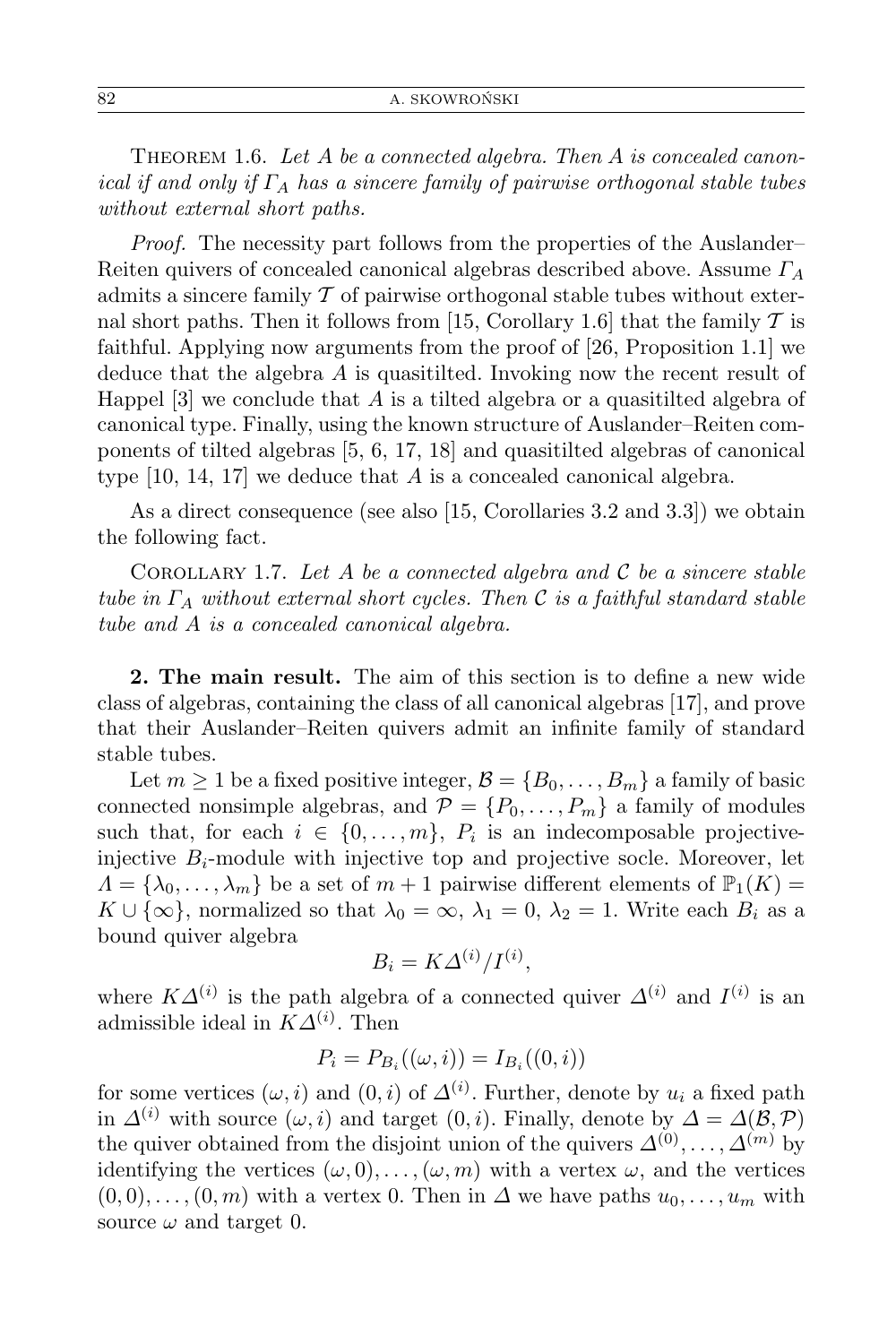For  $m = 1$ , let  $C(\mathcal{B}, \mathcal{P}, \Lambda)$  be the bound quiver algebra  $K\Delta(\mathcal{B}, \mathcal{P})/I(\mathcal{B}, \mathcal{P})$ , where  $I(\mathcal{B}, \mathcal{P})$  is the ideal in  $K\Delta(\mathcal{B}, \mathcal{P})$  generated by  $I^{(0)}$  and  $I^{(1)}$ .

For  $m \geq 2$ , we assume additionally that each  $\Delta^{(i)}$  is different from the quiver  $(\omega, i) \rightarrow (0, i)$ . Consider the ideal  $I(\mathcal{B}, \mathcal{P}, \Lambda)$  in  $K\Delta(\mathcal{B}, \mathcal{P})$  generated by  $I^{(0)}, \ldots, I^{(m)}$ , and the elements

$$
u_i + u_0 + \lambda_i u_1, \quad i = 2, \dots, m,
$$

and put  $C(\mathcal{B}, \mathcal{P}, \Lambda) = K\Delta(\mathcal{B}, \mathcal{P})/I(\mathcal{B}, \mathcal{P}, \Lambda).$ 

If, additionally, each projective-injective  $B_i$ -module  $P_i$  is faithful, the algebra  $C(\mathcal{B}, \mathcal{P}, \Lambda)$  is said to be a *generalized canonical algebra* of type  $(\mathcal{B}, \mathcal{P}, \Lambda)$ . Observe that, if each  $B_i$  is the path algebra of an equioriented linear quiver

$$
(\omega, i) \rightarrow (p_i - 1, i) \rightarrow \ldots \rightarrow (1, i) \rightarrow (0, i)
$$

and  $P_i$  is the unique indecomposable (faithful) projective-injective  $B_i$ module, then  $C(\mathcal{B}, \mathcal{P}, \Lambda)$  is just the canonical algebra  $C(\mathbf{p}, \lambda)$  of type  $(\mathbf{p}, \lambda)$ , where  $\mathbf{p} = (p_0, \ldots, p_m)$  and  $\boldsymbol{\lambda} = (\lambda_0, \ldots, \lambda_m)$ .

To formulate our main result we distinguish a family of indecomposable  $C(\mathcal{B}, \mathcal{P}, \Lambda)$ -modules and a family of components in  $\Gamma_{\text{mod }C(\mathcal{B}, \mathcal{P}, \Lambda)}$ . For each vertex *i* of  $\Delta(\mathcal{B}, \mathcal{P})$  we denote by  $e_i$  the corresponding primitive indempotent of  $C(\mathcal{B}, \mathcal{P}, \Lambda)$ . Next, for each path *v* in  $\Delta(\mathcal{B}, \mathcal{P})$ , we denote by  $\overline{v}$  its image  $v + I(\mathcal{B}, \mathcal{P}, \Lambda)$  in  $C(\mathcal{B}, \mathcal{P}, \Lambda) = K\Delta(\mathcal{B}, \mathcal{P})/I(\mathcal{B}, \mathcal{P}, \Lambda)$ . Moreover, we put  $C =$ *C*(*B,P, Λ*).

Let  $\xi$  be an element of  $\mathbb{P}_1(K) \setminus \Lambda$ . Then  $u_{\xi} = \overline{u}_0 + \xi \overline{u}_1$  is an element of  $e_{\omega}Ce_0$ , and we define

$$
E^{\xi} := e_{\omega} C / u_{\xi} C.
$$

Observe that  $E^{\xi}$  is an indecomposable *C*-module with simple top isomorphic to  $S_C(\omega)$  and simple socle isomorphic to  $S_C(0)$ . Moreover, the heart  $\text{rad } E^{\xi}/\text{soc } E^{\xi}$  of  $E^{\xi}$  is the direct sum  $\text{rad } P_0/\text{soc } P_0 \oplus \ldots \oplus \text{rad } P_m/\text{soc } P_m$ of the hearts of the projective-injective modules  $P_0, \ldots, P_m$ . Denote by  $\mathcal{T}_{\xi}$ the component of  $\Gamma_{\text{mod }C}$  containing the module  $E^{\xi}$ .

Denote by  $\Phi = \Phi(\mathcal{B})$  the set of all  $i \in \{0, \ldots, m\}$  for which the algebra  $B_i$  is the path algebra  $K\Delta^{(i)}$  of an equioriented linear quiver

$$
\Delta^{(i)}: (\omega, i) \xrightarrow{\alpha_{ip_i}} (p_{i-1}, i) \to \ldots \to (1, i) \xrightarrow{\alpha_{1i}} (0, i),
$$

and by *Ω* the set of all  $\lambda_i \in \Lambda$  with  $i \in \Phi$ . Moreover, put  $\Sigma = \Lambda \setminus \Omega$ . For each  $\lambda_i \in \Omega$ , define the *C*-module

$$
E^{\lambda_i} := e_{\omega} C / \overline{\alpha}_{i, p_i} C.
$$

Observe that  $E^{\lambda_i}$  is an indecomposable *C*-module with simple top isomorphic to  $S_C(\omega)$  and simple socle isomorphic to  $S_C(0)$ . Moreover, the heart rad  $E^{\lambda_i}$  /soc  $E^{\lambda_i}$  of  $E^{\lambda_i}$  is the direct sum  $\bigoplus_{j\neq i}$  rad  $P_j$ /soc  $P_j$  of the hearts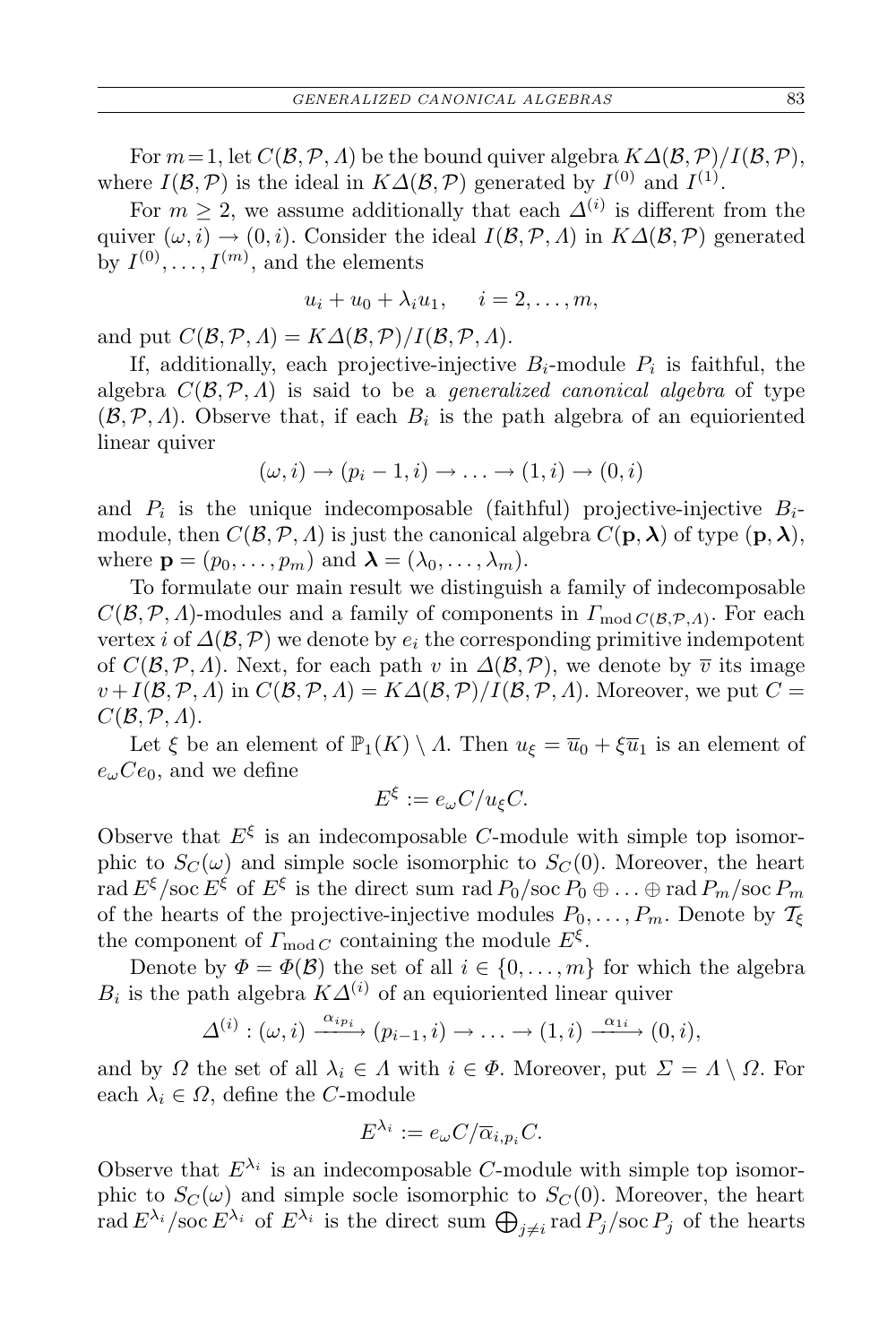of all projective-injective modules from  $P$  different from  $P_i$ . Denote by  $\mathcal{T}_{\lambda_i}$ the component of  $\Gamma_{\text{mod }C}$  containing the module  $E^{\lambda_i}$ ,  $i \in \Phi$ .

We may now formulate the main result of the paper.

THEOREM 2.1. Let  $\mathcal{T} = (\mathcal{T}_{\mu})_{\mu \in \mathbb{P}_{1}(K) \setminus \Sigma}$  be the family of components of *Γ*mod *<sup>C</sup>*(*B,P,Λ*) *defined above. Then*:

(i) *T is a family of pairwise orthogonal standard stable tubes of*  $\Gamma_{\mathrm{mod}\, C(\mathcal{B},\mathcal{P},\varLambda)}.$ 

(ii) *The tubes*  $\mathcal{T}_{\xi}, \xi \in \mathbb{P}_1(K) \setminus \Lambda$ , *are homogeneous.* 

(iii) *For each*  $\lambda_i \in \Omega$ ,  $\mathcal{T}_{\lambda_i}$  *is a stable tube of rank*  $p_i$ *.* 

(iv) *The tubes of T are all faithful* (*respectively*, *sincere*) *if and only if the*  $B_i$ -modules  $P_i$ ,  $0 \le i \le m$ , are all faithful (*respectively*, *sincere*).

*Proof.* Let  $C = C(\mathcal{B}, \mathcal{P}, \Lambda)$ ,  $e = e_0 + e_\omega$  and  $A = eCe$ . Then A is the path algebra of the Kronecker quiver  $0 \frac{u_0}{u_1} \omega$ , and we have two natural *K*-linear covariant functors

$$
\operatorname{mod} C \xrightarrow[\frac{R}{T}]\operatorname{mod} A,
$$

where *R* is the restriction functor which assigns to each *C*-module *X* the *A*module *Xe*, and *T* is the extension functor which assigns to each *A*-module *Y* the *C*-module  $Y \otimes_A eC$ . It is known that:

(a) *R* is exact, right adjoint to *T*, and  $RT \cong \mathbf{1}_{\text{mod }A}$ .

(b) *T* is full, faithful, right exact, preserves indecomposability and carries projectives to projectives.

(c) A *C*-module *X* belongs to the image of *T* if and only if there exists an exact sequence  $P'' \to P' \to X \to 0$  in mod *C*, where  $P'$  and  $P''$  are direct sums of modules  $e_{\omega}C$  and  $e_{0}C$ .

We first prove that  $\mathcal{T}_{\xi}$ ,  $\xi \in \mathbb{P}_1(K) \setminus \Lambda$ , are standard homogeneous tubes. Observe that, for each  $\xi \in \mathbb{P}_1(K) \setminus \Lambda$ , the module  $F^{\xi} = R(E^{\xi})$  is an indecomposable regular *A*-module of the form  $e_{\omega}A/v_{\xi}A$ , where  $v_{\xi} = u_0 + \xi u_1 \in$  $e_{\omega}Ae_0$ . Hence  $F^{\xi}$  is an indecomposable module lying on the mouth of a homogeneous tube of  $\Gamma_{\text{mod }A}$ . In particular, we have  $F^{\xi} \cong \tau_A F^{\xi}$ .

We now claim that  $E^{\xi} \cong \tau_C E^{\xi}$ . Observe that  $E^{\xi}$  admits a minimal projective resolution of the form

(1) 
$$
0 \to e_0 C \xrightarrow{f_{\xi}} e_{\omega} C \to E^{\xi} \to 0,
$$

where  $f_{\xi}$  is given by left multiplication by  $u_{\xi} \in e_{\omega}Ce_0$ . Applying the Nakayama functor  $\nu_C = D \operatorname{Hom}_C(-, C)$ : mod  $C \to \operatorname{mod} C$  we obtain an exact sequence (see [17,  $(2.4)$ ] or [1, Chapter V])

(2) 
$$
0 \to \tau_C E^{\xi} \to \nu_C(e_0 C) \xrightarrow{\nu_C(f_{\xi})} \nu_C(e_{\omega} C) \to \nu_C(E^{\xi}) \to 0,
$$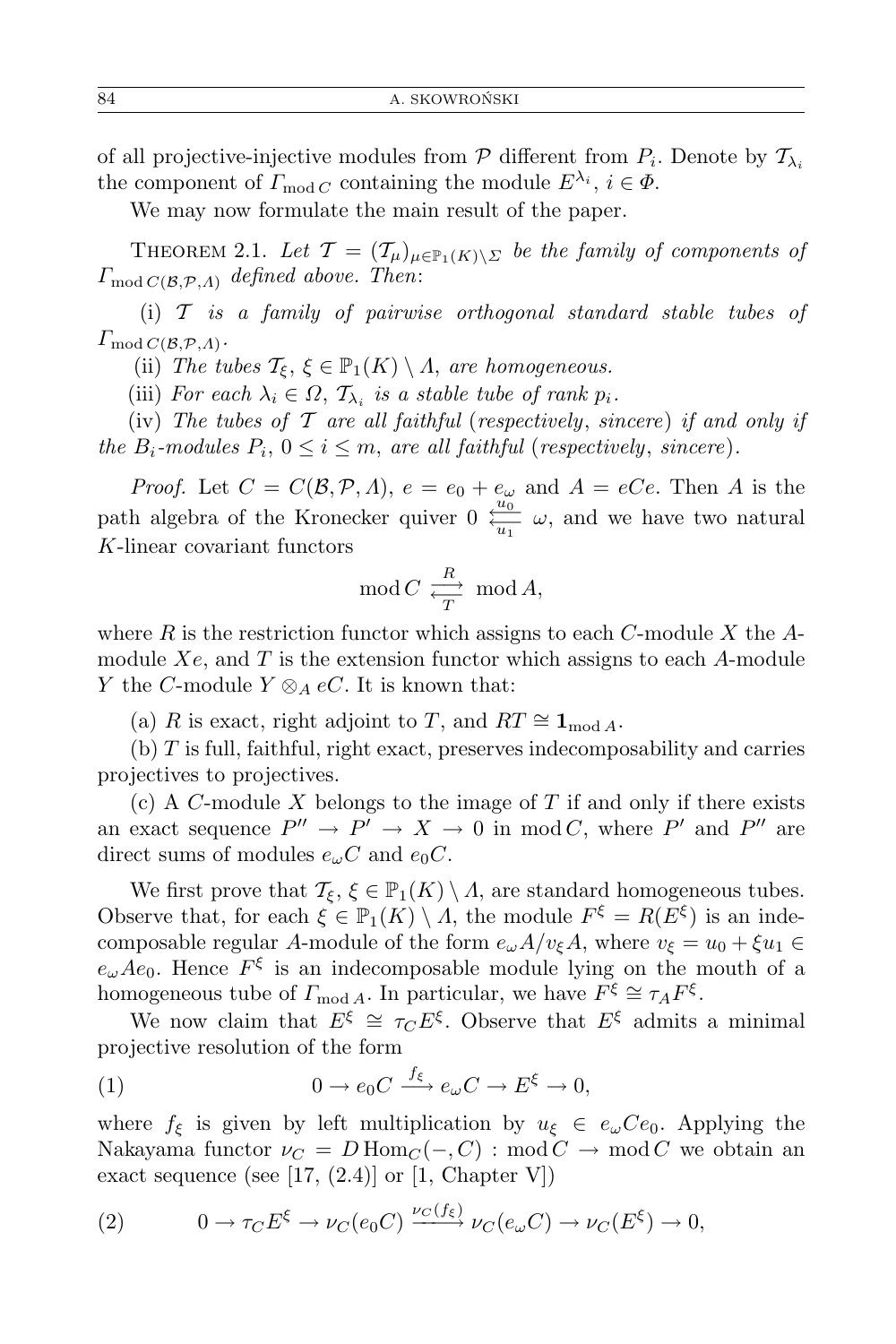where  $\nu_C(e_0C) = D \text{Hom}_C(e_0C, C) = D(Ce_0) = I_C(0), \ \nu_C(e_\omega C) =$  $D$  Hom<sub>*C*</sub>( $e_{\omega}$ *C*,*C*) =  $D(Ce_{\omega}) = I_C(\omega)$ , and  $\nu_C(f_{\xi}) \in \text{Hom}_C(D(Ce_0), D(Ce_{\omega}))$  $=$  Hom<sub>*C*</sub>( $Ce_{\omega}$ ,  $Ce_0$ )  $\cong$   $e_{\omega}Ce_0$  assigns to each  $\varphi \in$  Hom<sub>*K*</sub>( $Ce_0$ , *K*) = *D*( $Ce_0$ ) the composition  $\varphi f_{\xi} \in \text{Hom}_{K}(Ce_{\omega}, K) = D(Ce_{\omega})$ . Applying the restriction functor  $R$  to the exact sequence  $(1)$ , we obtain a minimal projective resolution

(1') 
$$
0 \to e_0 A \xrightarrow{g_{\xi}} e_{\omega} A \to F^{\xi} \to 0
$$

of  $F^{\xi}$  in mod *A*, where  $g_{\xi}$  is given by left multiplication by the element  $v_{\xi} = u_{\xi} \in e_{\omega} A e_0 = e_{\omega} C e_0$ . Application of *R* to the exact sequence (2) yields an exact sequence

$$
(2') \qquad 0 \to R(\tau_C E^{\xi}) \to \nu_A(e_0 A) \xrightarrow{\nu_A(g_{\xi})} \nu_A(e_{\omega} A) \to R\nu_C(E_{\xi}) \to 0,
$$

where  $\nu_A(g_{\xi})$  assigns to each  $\psi \in \text{Hom}_K(Ae_0, K) = D(Ae_0)$  the composition  $\psi g_{\xi} \in \text{Hom}_K(Ae_{\omega}, K) = D(Ae_{\omega})$ . In particular, we conclude that  $R(\tau_C E^{\xi}) \cong \tau_A F^{\xi} \cong F^{\xi}$ . Further, it follows from (1) and (c) that  $E^{\xi}$  belongs to the image of *T*, and hence  $E^{\xi} \cong T(F^{\xi})$ , because  $R(E^{\xi}) = F^{\xi}$ . On the other hand, it follows from (2) that  $\tau$ *C*  $E^{\xi}$  is an indecomposable *C*-module with simple socle isomorphic to  $S_C(0)$  and simple top isomorphic to  $S_C(\omega)$ , and its heart rad  $\tau_C E^{\xi}/\text{soc}\tau_C E^{\xi}$  is isomorphic to the direct sum rad  $P_0$ /soc  $P_0 \oplus \ldots \oplus$  rad  $P_n$ /soc  $P_m$  of the hearts of the modules  $P_0, \ldots, P_m$ . This implies that  $\tau_C E^{\xi}$  also belongs to the image of the functor *T*, and consequently  $\tau_C E^{\xi} \cong T(F^{\xi})$ , because  $R(\tau_C E^{\xi}) \cong F^{\xi}$ . Therefore, we conclude that  $E^{\xi} \cong \tau_C E^{\xi}$ . Moreover, every nonzero endomorphism  $h \in \text{End}_{C}(E^{\xi})$ induces a commutative diagram with exact rows

$$
\begin{array}{ccccccc}\n0 & \longrightarrow & P_C(0) & \xrightarrow{f_{\xi}} & P_C(\omega) & \longrightarrow & E^{\xi} & \longrightarrow & 0 \\
& & & h'' & & h' & & h' & h \\
0 & \longrightarrow & P_C(0) & \xrightarrow{f_{\xi}} & P_C(\omega) & \longrightarrow & E^{\xi} & \longrightarrow & 0\n\end{array}
$$

Since  $\text{End}_C(P_C(\omega)) \cong K$ , we obtain  $\text{End}_C(E^{\xi}) \cong K$ , and hence  $E^{\xi}$  is a brick. Finally, the exact sequence (1) implies  $\mathrm{pd}_{C} E^{\xi} = 1$ , and consequently  $\text{Ext}^2_C(E^{\xi}, E^{\xi}) = 0$ . Applying now Proposition 1.1 we conclude that  $E^{\xi}$  lies on the mouth of a standard stable tube of rank 1, and so  $\mathcal{T}_{\xi}$  is a standard homogeneous tube.

Assume now the set  $\Phi$  is nonempty, and let  $\lambda_i$  be an element of  $\Omega$ . Then  $B_i$  is the path algebra of the quiver

$$
(\omega, i) \xrightarrow{\alpha_{ip_i}} (p_{i-1}, i) \to \ldots \to (1, i) \to (0, i).
$$

We shall prove that  $\mathcal{T}_{\lambda_i}$  is a standard stable tube whose mouth consists of the modules  $S_C((1,i)), \ldots, S_C((p_i-1,i)), E^{\lambda_i}$ . We have two cases to consider.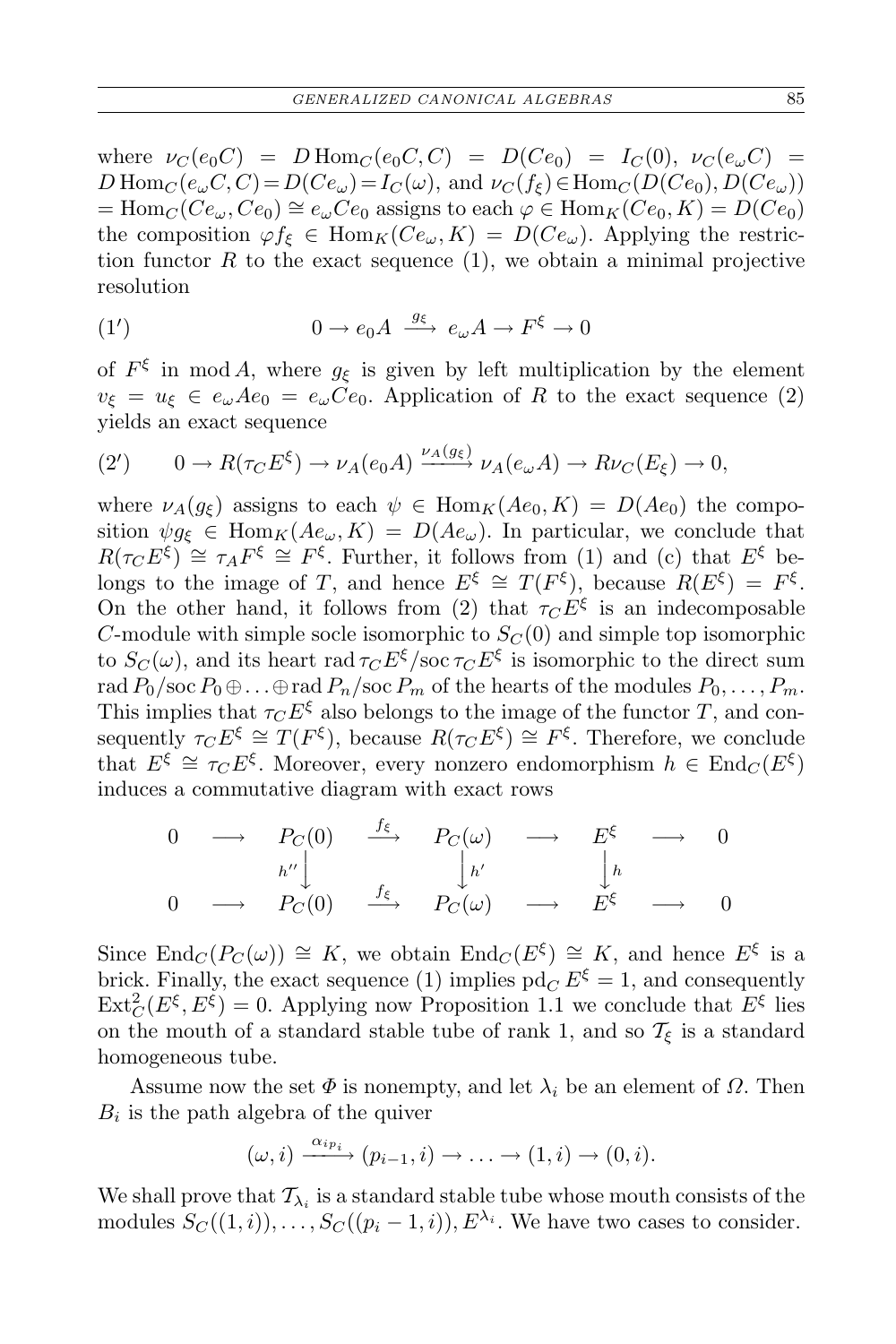Assume first that  $p_i \geq 2$ . It follows from the definition of  $E^{\lambda_i}$  that its minimal projective resolution in  $mod C$  is of the form

$$
0 \to e_{p_i - 1, i}C \xrightarrow{f_i} e_\omega C \to E^{\lambda_i} \to 0
$$

where the monomorphism  $f_i$  is given by left multiplication by the element  $\overline{\alpha}_{i,p_i} \in e_{\omega}Ce_{(p_{i-1},i)}$ . Then we get an exact sequence of the form

$$
0 \to \tau_C E^{\lambda_i} \to \nu_C(e_{p_i-1,i}C) \xrightarrow{\nu_C(f_i)} \nu_C(e_{\omega}C) \to \nu_C(E^{\lambda_i}) \to 0.
$$

Since  $\nu_C(e_{p_i-1,i}C) \cong I_C((p_i-1,i))$  and  $\nu_C(e_{\omega}C) = I_C(\omega)$ , we infer that  $\tau_C E^{\lambda_i} \cong \text{soc } I_C((p_i-1)) = S_C((p_i-1,i))$ . Further, for  $r \in \{2,\ldots,p_i-1\}$ , the simple module  $S_C((r,i))$  has a minimal projective resolution of the form

$$
0 \to e_{r-1,i}C \to e_{r,i}C \to S_C((r,i)) \to 0.
$$

Then  $\tau_{C}S_{C}(r,i)$  is given by an exact sequence

$$
0 \to \tau_C S_C((r,i)) \to \nu_C(e_{r-1,i}C) \to \nu_C(e_{r,i}C) \to \nu_C S_C((r,i)) \to 0.
$$

Since  $\nu_C(e_{r-1,i}C) = I_C((r-1,i))$  and  $\nu_C(e_{r,i}C) = I_C((r,i))$ , we deduce that  $\tau_C S_C((r, i)) \cong \text{soc } I_C((r - 1, i)) = S_C((r - 1, i))$ . Finally, we claim that  $\tau$ *C*  $S$ *C*((1*, i*))  $\cong E^{\lambda_i}$ . It is enough to show that  $\tau_C^- E^{\lambda_i} \cong S$ *C*((1*, i*)). Observe that  $E^{\lambda_i}$  admits a minimal injective resolution of the form

$$
0 \to E^{\lambda_i} \to I_C(0) \to I_C((1,i)) \to 0.
$$

Applying the Nakayama functor  $\nu_C^-$  = Hom<sub>*C*</sub>(*DC*, −) we then obtain an exact sequence of the form (see  $[17, (2.4)]$ )

$$
0 \to \nu_C^- E^{\lambda_i} \to \nu_C^- I_C(0) \to \nu_C^- I_C((1,i)) \to \tau_C^- E^{\lambda_i} \to 0.
$$

Since  $\nu_C^- I_C(0) \cong P_C(0)$  and  $\nu_C^- I_C((1,i)) \cong P_C((1,i))$  we infer that  $\tau_C^- E^{\lambda_i} \cong$  $\text{top } P_C((1,i)) = S_C((1,i))$ . Further, observe that  $E^{\lambda_i}$  is a brick. Indeed, again any nonzero endomorphism  $h \in \text{End}_{\mathcal{C}}(E^{\lambda_i})$  induces a commutative diagram with exact rows

$$
\begin{array}{ccccccc}\n0 & \longrightarrow & e_{p_{i-1,i}}C & \xrightarrow{f_i} & e_{\omega}C & \longrightarrow & E^{\lambda_i} & \longrightarrow & 0 \\
& & & h'' \downarrow & & & \downarrow_{h'} & & \downarrow_{h} \\
0 & \longrightarrow & e_{p_{i-1,i}}C & \xrightarrow{f_i} & e_{\omega}C & \longrightarrow & E^{\lambda_i} & \longrightarrow & 0\n\end{array}
$$

Then  $\text{End}_{C}(P_{C}(\omega)) \cong K$  implies  $\text{End}_{C}(E^{\lambda_i}) \cong K$ . Therefore,  $S_{C}((1,i)), \ldots$ *...*,  $S_C((p_{i-1}, i))$ ,  $E^{\lambda_i}$  is a family of pairwise orthogonal bricks forming a periodic  $\tau_C$ -orbit. It also follows from our considerations that all these modules have projective dimension one, and consequently  $\text{Ext}^2_C(S_C((r,i)), S_C((t,i))$  $= 0, \operatorname{Ext}^2_C(S_C((r, i)), E^{\lambda_i}) = 0, \operatorname{Ext}^2_C(E^{\lambda_i}, S_C((r, i)) = 0 \text{ and } \operatorname{Ext}^2_C(E^{\lambda_i}, E^{\lambda_i})$  $= 0$  for all  $r, s \in \{1, \ldots, p_i - 1\}$ . Applying Proposition 1.1 we conclude that  $\mathcal{T}_{\lambda_i}$  is a standard stable tube of rank  $p_i$  whose mouth consists of the modules  $S_C((1,i)), \ldots, S_C((p_1-1,i)), E^{\lambda_i}.$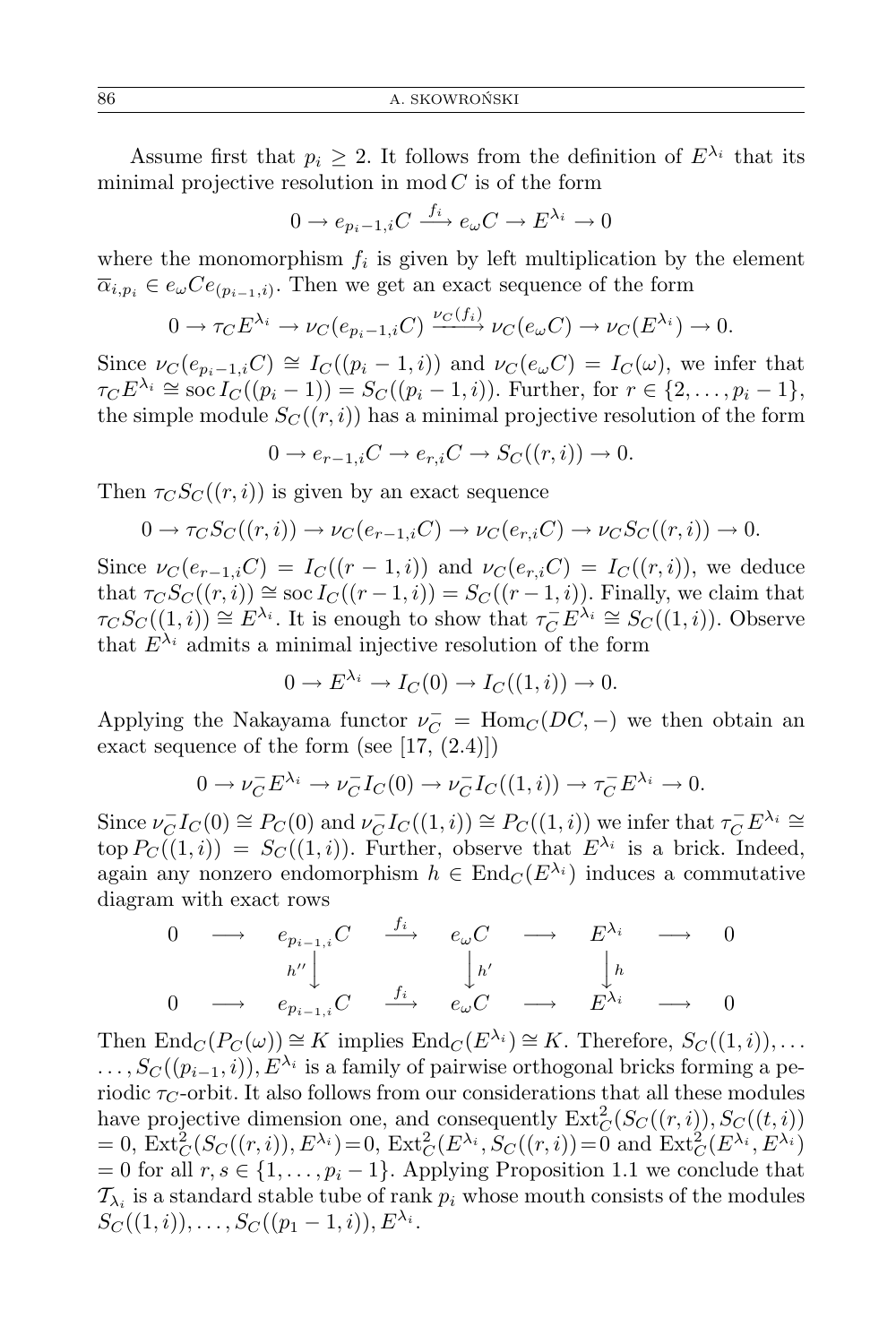Assume now that  $p_i = 1$ . Then  $B_i$  is the path algebra of the quiver  $\Delta^{(i)}$  :  $(\omega, i) \xrightarrow{\alpha_{i,1}} (0, i), m = 1$ , and *C* is the bound quiver algebra  $K\Delta(\mathcal{B}, \mathcal{P})/I(\mathcal{B}, \mathcal{P})$ , where  $I(\mathcal{B}, \mathcal{P})$  is the ideal in  $K\Delta(\mathcal{B}, \mathcal{P})$  generated by  $I^{(j)}$  for  $j \in \{0,1\} \setminus \{i\}$ . The module  $E^{\lambda_i}$  has a minimal projective resolution of the form

$$
0 \to e_0 C \xrightarrow{f_i} e_\omega C \to E^{\lambda_i} \to 0
$$

where  $f_i$  is given by left multiplication by  $\overline{\alpha}_{i,1} \in e_{\omega}Ce_0$ . Then  $\tau_C E^{\lambda_i}$  is determined by the exact sequence

$$
0 \to \tau_C E^{\lambda_i} \to \nu_C(e_0 C) \xrightarrow{\nu_C(f_i)} \nu_C(e_\omega C) \to \nu_C E^{\lambda_i} \to 0.
$$

Invoking again the functors  $R : \text{mod } C \rightarrow \text{mod } A$  and  $T : \text{mod } A \rightarrow$ mod *C* we conclude as in the first part of our proof that  $R(E^{\lambda_i}) \cong F^{\lambda_i}$ ,  $R(\tau_C E^{\lambda_i}) \cong \tau_A F^{\lambda_i} \cong F^{\lambda_i}$  for some indecomposable module  $F^{\lambda_i}$  lying on the mouth of a homogeneous tube of  $\Gamma_{\text{mod }A}$ , and finally that  $E^{\lambda_i} \cong$  $T(F^{\lambda_i}) \cong \tau_C E^{\lambda_i}$ . Moreover,  $\text{End}_C(E^{\lambda_i}) \cong \text{End}_{B_j}(P_{B_j}(\omega, j))$ , hence  $E^{\lambda_i}$  is a brick. Finally,  $\text{Ext}^2_C(E^{\lambda_i}, E^{\lambda_i}) = 0$ , since  $\text{pd}_C E^{\lambda_i} = 1$ . Therefore, applying Proposition 1.1, we conclude that  $\mathcal{T}_{\lambda_i}$  is a standard homogeneous tube having  $E^{\lambda_i}$  on the mouth.

We now prove that the stable tubes  $\mathcal{T}_u$ ,  $\mu \in \mathbb{P}_1(K) \setminus \Sigma$ , are pairwise orthogonal. It is known (see [23, Lemma 3.9]) that  $\text{Hom}_{\mathcal{C}}(\mathcal{T}_{\mu}, \mathcal{T}_{\eta}) \neq$ 0 for  $\mu, \eta \in \mathbb{P}_1(K) \setminus \Sigma$ ,  $\mu \neq \eta$ , if and only if  $\text{Hom}_C(M, N) \neq 0$  for *M* lying on the mouth of  $\mathcal{T}_{\mu}$  and *N* lying on the mouth of  $\mathcal{T}_{\eta}$ . Observe that the modules  $E^{\xi}$ ,  $\xi \in \mathbb{P}_1(K) \setminus \Sigma$ , have simple socles isomorphic to  $S_C(0)$  and simple tops isomorphic to  $S_C(\omega)$ . Hence, these modules are orthogonal to the simple modules  $S_C((r, i))$  given by the middle vertices  $(r, i)$  of the linear quivers  $\Delta^{(i)}$ ,  $i \in \Phi$ . Thus it is enough to show that Hom<sub>*C*</sub>( $E^{\xi}, E^{\varrho}$ ) = 0 for all  $\xi \neq \varrho$  from  $\mathbb{P}_1(K) \setminus \Sigma$ . Suppose there is a nonzero homomorphism  $g: E^{\xi} \to E^{\varrho}$  for some  $\xi \neq \varrho$  in  $\mathbb{P}_1(K) \setminus \Sigma$ . Then the induced homomorphism top( $g$ ) : top( $E^{\xi}$ )  $\rightarrow$  top( $E^{\eta}$ ) on the tops in an isomorphism, and hence the restriction  $R(g) : R(E^{\xi}) \to R(E^{\varrho})$  is a nonzero homomorphism of *A*-modules. This leads to a contradiction since  $R(E^{\xi}) \cong F^{\xi}$  and  $R(E^{\varrho}) \cong F^{\varrho}$  are pairwise orthogonal indecomposable regular *A*-modules due to the fact that the elements  $u_0 + \xi u_1$  and  $u_0 + \rho u_1$  of  $e_{\omega}Ae_0$  are linearly independent for  $\xi \neq \varrho$ . This finishes the proof of (i), (ii) and (iii).

For (iv), we first show that the tubes of  $\mathcal T$  are sincere if and only if the  $B_i$ -modules  $P_i$ ,  $1 \leq i \leq m$ , are sincere. Observe that a stable tube  $\mathcal{T}_{\mu}$ ,  $\mu \in \mathbb{P}_1(K) \setminus \Sigma$ , is sincere if and only if the direct sum of all modules lying on the mouth of  $\mathcal{T}_{\mu}$  is a sincere *C*-module. Recall also that, for  $\xi \in \mathbb{P}_1(K) \setminus \Lambda$ , we have rad  $E^{\xi}/\mathrm{soc } E^{\xi} \cong (\text{rad } P_0/\text{soc } P_0) \oplus \ldots \oplus (\text{rad } P_m/\text{soc } P_m),$  while  $\text{rad } E^{\lambda_i}/\text{soc } E^{\lambda_i} \cong \bigoplus_{j \neq i} (\text{rad } P_j/\text{soc } P_j) \text{ for each element } \lambda_i \in \Omega. \text{ Moreover, }$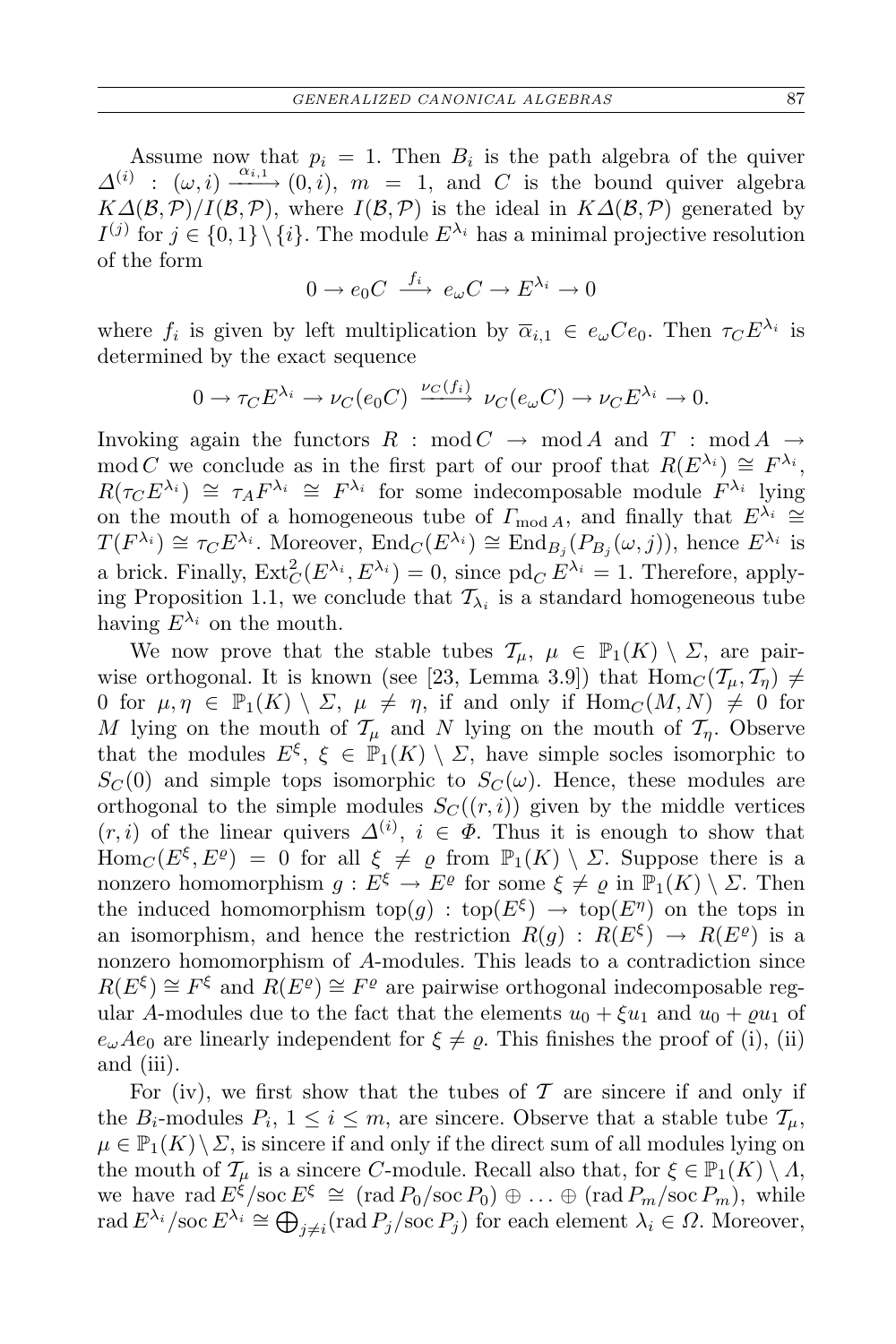for  $\lambda_i \in \Omega$ , rad  $P_i/\text{soc } P_i$  is an indecomposable module lying in the tube  $\mathcal{T}_{\lambda_i}$ . Therefore, all tubes  $\mathcal{T}_{\mu}$ ,  $\mu \in \mathbb{P}_1(K) \setminus \Sigma$ , are sincere in mod *C* if and only if the  $B_i$ -modules  $P_i$ ,  $0 \le i \le m$ , are sincere.

Suppose now that there is  $i \in \{0, \ldots, m\}$  such that  $P_i$  is not a faithful  $B_i$ -module. Since  $P_i$  is an indecomposable projective-injective  $B_i$ -module, there exist two vertices *x* and *y* in  $\Delta^{(i)}$ , different from  $(\omega, i)$  and  $(0, i)$ , and a nonzero element  $e_xbe_y \in e_xB_ie_y$  such that  $P_ie_xbe_y = 0$ . Then, for any  $\xi \in$  $\mathbb{P}_1(K)\setminus\Lambda$ , we have  $E^{\xi}e_xbe_y=0$  and  $0\neq e_xbe_y\in e_xB_ie_y=e_xCe_y$ . Since  $E^{\xi}$ lies on the mouth of the homogeneous tube  $\mathcal{T}_{\xi}$ , this implies that  $Me_xbe_y = 0$ for any module *M* from  $\mathcal{T}_{\xi}$ . Therefore, the tubes  $\mathcal{T}_{\xi}$ ,  $\xi \in \mathbb{P}_1(K) \setminus \Lambda$ , are not faithful.

Finally, assume that each  $P_i$  is a faithful  $B_i$ -module. We now prove that all stable tubes  $\mathcal{T}_{\mu}$ ,  $\mu \in \mathbb{P}_1(K) \setminus \Sigma$ , are faithful. In fact, we now show that each tube  $\mathcal{T}_{\mu}, \mu \in \mathbb{P}_1(K) \backslash \Sigma$ , contains an indecomposable faithful *C*-module. Take  $\xi \in \mathbb{P}_1(K) \setminus \Lambda$ . Then there is a commutative diagram

$$
\begin{array}{ccccccc}\n0 & \longrightarrow & S_C(0) & \xrightarrow{f_{\xi}} & P_C(\omega) & \xrightarrow{\pi_{\xi}} & E^{\xi} & \longrightarrow & 0 \\
& & h' & & h & & \parallel \\
0 & \longrightarrow & E^{\xi} & \xrightarrow{w} & E^{\xi}[2] & \xrightarrow{v} & E^{\xi} & \longrightarrow & 0\n\end{array}
$$

where the upper sequence is the canonical minimal projective resolution of  $E^{\xi}$  and the lower sequence is an almost split sequence with the right (equivalently, left) term  $E^{\xi}$ . We claim that  $h' \neq 0$ . Suppose this is not the case. Then there exists a homomorphism  $g: E^{\xi} \to E^{\xi}[2]$  such that  $h = g\pi_{\xi}$ . But then  $\pi_{\xi} = v h = v g \pi_{\xi}$ , and hence  $v g = 1_{E^{\xi}}$ , a contradiction because *v* is not a split epimorphism. Therefore,  $h' \neq 0$  and consequently  $h'$  is a monomorphism, since  $S_C(0)$  is a simple module. This implies that *h* is a monomorphism. Since  $P_i$  is a faithful  $B_i$ -module, there is a monomorphism  $B_i \to P_i^{n_i}$  for some  $n_i \geq 1$ . Then, if  $B_i = P_i \oplus P'_i$ , there is a monomorphism  $P'_i \to (\text{rad } P_i)^{n_i}$ . Further, observe that, for each  $i \in \{0, \ldots, m\}$ , rad  $P_i$  is a submodule of rad  $E^{\xi}$ . Since there are monomorphisms  $w : E^{\xi} \to E^{\xi}[2]$ and  $h: P_C(\omega) \to E^{\xi}[2]$ , we conclude that there is a monomorphism  $C \to$  $(E^{\xi}[2])^n$  of *C*-modules for some  $n \geq 1$ . This shows that  $E^{\xi}[2]$  is a faithful *C*-module in  $\mathcal{T}_{\xi}$ , and hence  $\mathcal{T}_{\xi}$  is a faithful stable tube.

Let  $\Omega$  be nonempty and  $\lambda_i$  an element of  $\Omega$ . If  $\Delta^{(i)}$  is the quiver  $(\omega, i) \to$  $(0, i)$ , then we show as above that the indecomposable *C*-module  $E^{\xi}[2]$  in  $\mathcal{T}_{\lambda_i}$ , being the middle term of an almost split sequence with right term  $E^{\xi}$ , is a faithful *C*-module. Therefore, we may assume that the equioriented linear quiver  $\Delta^{(i)}$  consists of at least 2 arrows, or equivalently,  $\mathcal{T}_{\lambda_i}$  is of rank  $p_i \geq 2$ . Denote by  $M^{\lambda_i}$  the indecomposable module in  $\mathcal{T}_{\lambda_i}$  of quasilength  $p_i$  lying on the intersection of the infinite sectional path starting at  $E^{\lambda_i}$  and the infinite sectional path ending in  $S_C((p_i-1,i))$ . Further, denote by  $N^{\lambda_i}$  the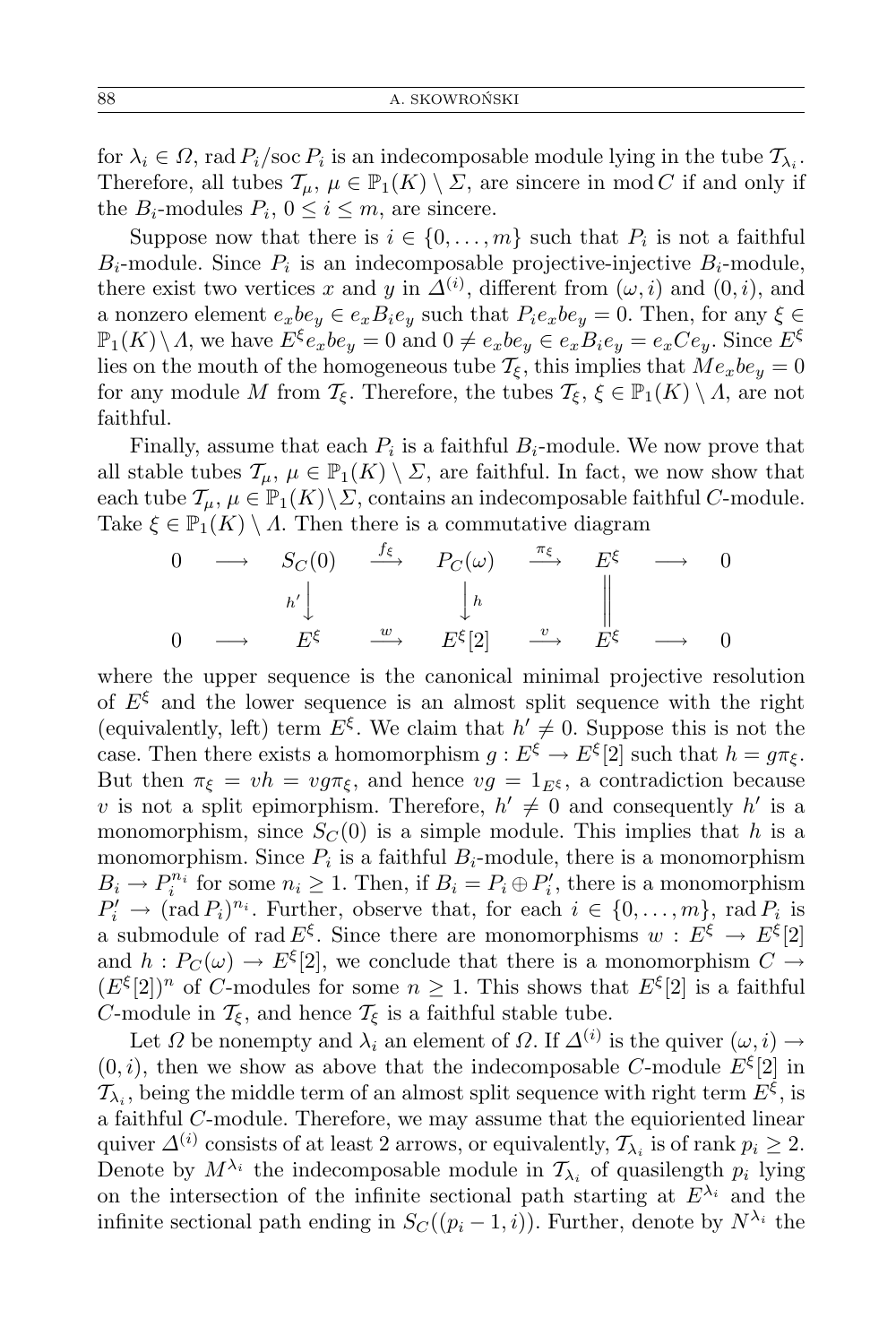indecomposable module in  $\mathcal{T}_{\lambda_i}$  of quasilength  $p_i + 1$  lying on the intersection of the infinite sectional path starting at  $E^{\lambda_i}$  and the infinite sectional path ending in  $E^{\lambda_i}$ . Then we have a commutative diagram

$$
\begin{array}{ccccccc}\n0 & \longrightarrow & P_C((p_i - 1, i)) & \xrightarrow{f_i} & P_C(\omega) & \xrightarrow{\pi_i} & E^{\lambda_i} & \longrightarrow & 0 \\
& & & h' \downarrow & & \downarrow h & & \parallel \\
0 & \longrightarrow & M^{\lambda_i} & \xrightarrow{w} & N^{\lambda_i} & \xrightarrow{v} & E^{\lambda_i} & \longrightarrow & 0\n\end{array}
$$

where the upper sequence is the canonical minimal projective resolution of  $E^{\lambda_i}$  and the lower one is the canonical nonsplittable short exact sequence with *w* being an irreducible monomorphism. Since *v* is not a split epimorphism, we conclude as above that  $h' \neq 0$ .

We claim that  $h'$  is a monomorphism. Indeed, if  $h'$  is not a monomorphism then its image is a uniserial *C*-module whose socle is not isomorphic to  $S_C(0)$ . On the other hand, it follows from our choice of  $M^{\lambda_i}$  that this module has a simple socle isomorphic to  $S_C(0)$ . Therefore,  $h'$  is a monomorphism, and consequently *h* is also a monomorphism. Moreover, it follows from the choice of  $M^{\lambda_i}$  that there are monomorphisms  $P_C((r,i)) \to M^{\lambda_i}$ for all  $r \in \{1, \ldots, p_{i-1}\}$ . We also note that there is a monomorphism  $E^{\lambda_i} \to M^{\lambda_i}$ , rad  $P_j$  is a submodule of rad  $E^{\lambda_i}$ , and there is a monomorphism  $P'_{j} \rightarrow (\text{rad } P_{j})^{n_{j}}$  for any  $j \in \{0, ..., m\} \setminus \{i\}$ . Since we also have monomorphisms  $w: M^{\lambda_i} \to N^{\lambda_i}$  and  $h: P_C(\omega) \to N^{\lambda_i}$ , we conclude that there is a monomorphism  $C \to (N^{\lambda_i})^n$  of *C*-modules for some  $n \geq 1$ . This shows that  $N^{\lambda_i}$  is a faithful *C*-module lying in  $\mathcal{T}_{\lambda_i}$ , and consequently,  $\mathcal{T}_{\lambda_i}$ is a faithful stable tube. Therefore, the family  $\mathcal{T} = (\mathcal{T}_{\mu})_{\mu \in \mathbb{P}_1(K) \setminus \Sigma}$  consists of faithful stable tubes. This finishes the proof of (iv), and hence of Theorem 2.1.

We obtain the following immediate consequences of the theorem.

COROLLARY 2.2. Let  $C(\mathcal{B}, \mathcal{P}, \Lambda)$  be a generalized canonical algebra. *Then the Auslander–Reiten quiver*  $\Gamma_{\text{mod }C(\mathcal{B},\mathcal{P},\Lambda)}$  *admits an infinite family of pairwise orthogonal faithful standard stable tubes.*

COROLLARY 2.3. Let  $C = C(\mathcal{B}, \mathcal{P}, \Lambda)$  be a generalized canonical algebra. *Then*  $\operatorname{soc}(C_C)$  *and*  $\operatorname{soc}(C_C)$  *are projective modules.* 

*Proof.* It follows from the definition of *C* that there are a monomorphism  $C_C \to P_C(\omega)^r$  and an epimorphism  $I_C(0)^s \to D(C^c)$  for some  $r, s \geq 1$ . Since soc  $P_C(\omega)$  is projective and top  $I_C(0)$  is injective, we conclude that soc $(C_C)$ and soc $({}_{C}C)$  are projective.

The following corollary shows that there are generalized canonical algebras of arbitrary global dimension.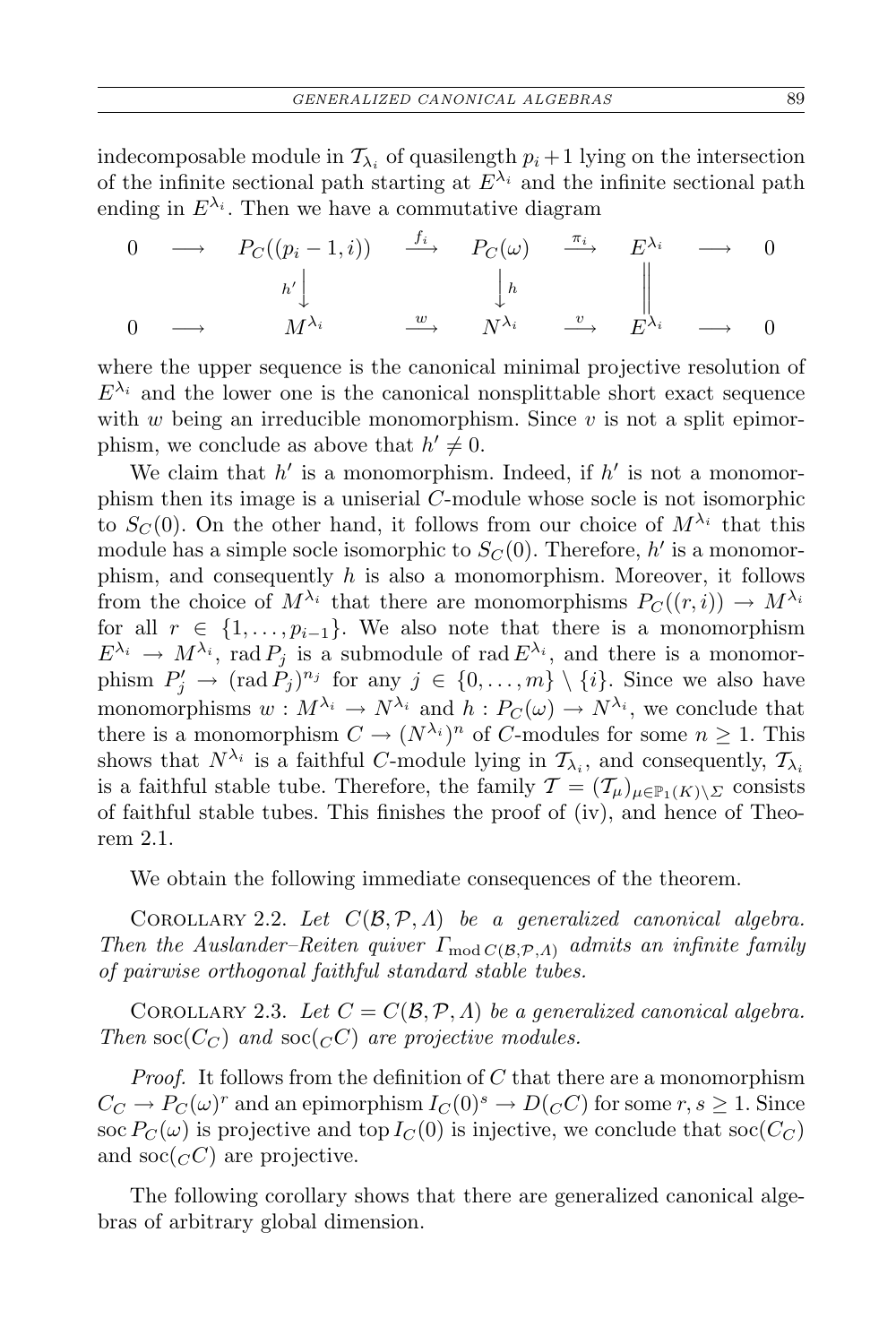COROLLARY 2.4. Let  $p_1, \ldots, p_m, m \geq 1$ , be a sequence of integers from  $\mathbb{N}_2 = \mathbb{N} \setminus \{0,1\}$  and  $n \in \mathbb{N}_2 \cup \{\infty\}$ *. Then there is a generalized canonical* algebra  $C(\mathcal{B}, \mathcal{P}, \Lambda)$  such that gl.dim  $C(\mathcal{B}, \mathcal{P}, \Lambda) = n$  and  $\Gamma_{\text{mod }C(\mathcal{B}, \mathcal{P}, \Lambda)}$  admits *a family*  $\mathcal{T} = (\mathcal{T}_{\mu})_{\mu \in K}$  *of pairwise orthogonal faithful standard stable tubes having m tubes* of *ranks*  $p_1, \ldots, p_m$ *, respectively, and the remaining tubes homogeneous.*

*Proof.* For each  $i \in \{1, \ldots, m\}$ , let  $B_i$  be the path algebra of the quiver  $(\omega, i) \rightarrow (p_i - 1, i) \rightarrow \cdots \rightarrow (1, i) \rightarrow (0, i)$  and  $P_i$  the unique indecomposable projective-injective (faithful) module. We also define an algebra  $B_0$  and a faithful indecomposable projective-injective  $B_0$ -module  $P_0$ , depending on  $n \in \mathbb{N}_2 \cup \{\infty\}$ . For  $n \in \mathbb{N}_2$ , we define  $B_0$  to be the incidence algebra of the partially ordered set



if  $n = 2$ , and the incidence algebra of the partially ordered set



for  $3 \leq n < \infty$ , and denote by  $P_0$  the unique (faithful) indecomposable projective-injective  $B_0$ -module. Further, for  $n = \infty$ , let  $B_0$  be the bound quiver algebra  $K\Delta^{(0)}/I^{(0)}$  where  $\Delta^{(0)}$  is the quiver



and  $I^{(0)}$  is generated by  $\beta^2$  and  $\gamma \alpha - \gamma \beta \alpha$ , and  $P_0$  be the unique (faithful) indecomposable projective-injective  $B_0$ -module. Observe that gl.dim  $B_0 = n$ . Put  $\mathcal{B} = \{B_0, \ldots, B_m\}, \mathcal{P} = \{P_0, \ldots, P_m\}$  and take an arbitrary normalized set  $\Lambda = {\lambda_0, \ldots, \lambda_m}$  of pairwise different elements of  $\mathbb{P}_1(K)$ . Then it follows from Theorem 2.1 that  $C(\mathcal{B}, \mathcal{P}, \Lambda)$  is a generalized canonical algebra with the required properties.

Our final corollary shows that an arbitrary basic algebra can be a factor algebra of a generalized canonical algebra.

Corollary 2.5. *Let B be a basic algebra and M be an arbitrary faithful B-module. Then there is a generalized canonical algebra*  $C = C(\mathcal{B}, \mathcal{P}, \Lambda)$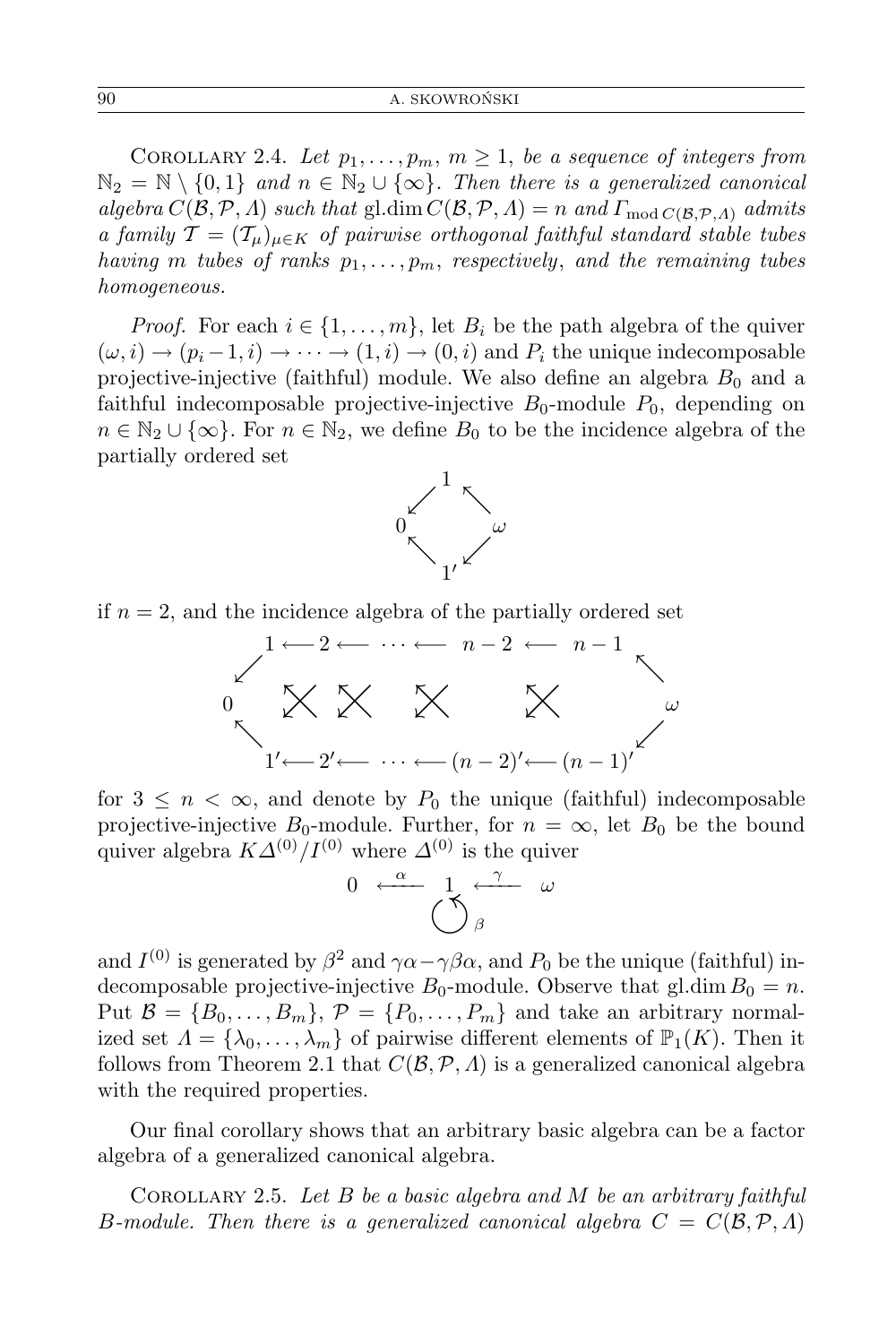*such that B is a factor algebra of C and M is a factor module of the quotient* rad  $P_C(\omega)/\text{soc }P_C(\omega)$ .

*Proof.* Consider the one-point extension

$$
B' = B[M] = \begin{bmatrix} K & M \\ 0 & B \end{bmatrix}
$$

of *B* by *M*. Since *M* is a faithful *B*-module, *B′* is a basic connected algebra having an indecomposable projective faithful module  $Q$  with rad  $Q \cong M$ . Next consider the one-point coextension

$$
B'' = [Q]B' = \begin{bmatrix} B' & D(Q) \\ 0 & K \end{bmatrix}
$$

of *B′* by *Q*. Then *B′′* is a basic connected algebra having a faithful indecomposable projective-injective module *P* such that  $P/\text{soc } P \cong Q$ . Observe that *B* is a factor algebra of *B*<sup>*′′*</sup> and  $M \cong \text{rad } P/\text{soc } P$ . Take now an arbitrary generalized canonical algebra  $C = C(\mathcal{B}, \mathcal{P}, \Lambda)$  with  $\mathcal B$  containing  $B''$  and  $\mathcal P$ containing *P*. Clearly then *B* is a factor algebra of *C* and *M* is a factor module of rad  $P_C(\omega)/\text{soc } P_C(\omega)$ .

We end the paper with several remarks.

Remarks 2.6. (1) Following Thrall [27], an algebra *A* is called a (right) QF-3 *algebra* if there is a unique (up to isomorphism) minimal faithful (right) *A*-module. It has been shown in [27] (see also [28, Proposition 3.1.1]) that *A* is a QF-3 algebra if and only if there is a projective-injective faithful right *A*-module, and if and only if the injective hull of *A<sup>A</sup>* is projective. Therefore, the algebras  $B_i$  with faithful indecomposable projective-injective modules  $P_i$  used in our construction of the algebras  $C(\mathcal{B}, \mathcal{P}, \Lambda)$  are special types of QF-3 algebras.

(2) It is known that a stable tube  $\mathcal C$  is faithful if and only if all but finitely many indecomposable modules in  $\mathcal C$  are faithful. Hence all but finitely many indecomposable modules of any faithful standard stable tube  $\mathcal{T}_u$ ,  $\mu \in$  $\mathbb{P}_1(K) \setminus \Sigma$ , of the Auslander–Reiten quiver  $\Gamma_{\text{mod }C(\mathcal{B},\mathcal{P},\Lambda)}$  of a generalized canonical algebra *C*(*B,P, Λ*) are faithful.

(3) Our assumption on the field *K* to be algebraically closed is only for simplicity of construction of the algebras *C*(*B,P, Λ*) and the proof of Theorem 2.1. In [20] C. M. Ringel introduced the class of canonical algebras over an arbitrary (commutative) field *K*, invoking an arbitrary tame bimodule instead of the Kronecker quiver, and proved that their Auslander–Reiten quivers admit an infinite family of faithful generalized standard stable tubes. Invoking [20] one can extend our construction of the algebras *C*(*B,P, Λ*) in an obvious way and prove the corresponding version of Theorem 2.1 for algebras over an arbitrary field. In particular, we obtain generalized canonical algebras over arbitrary fields.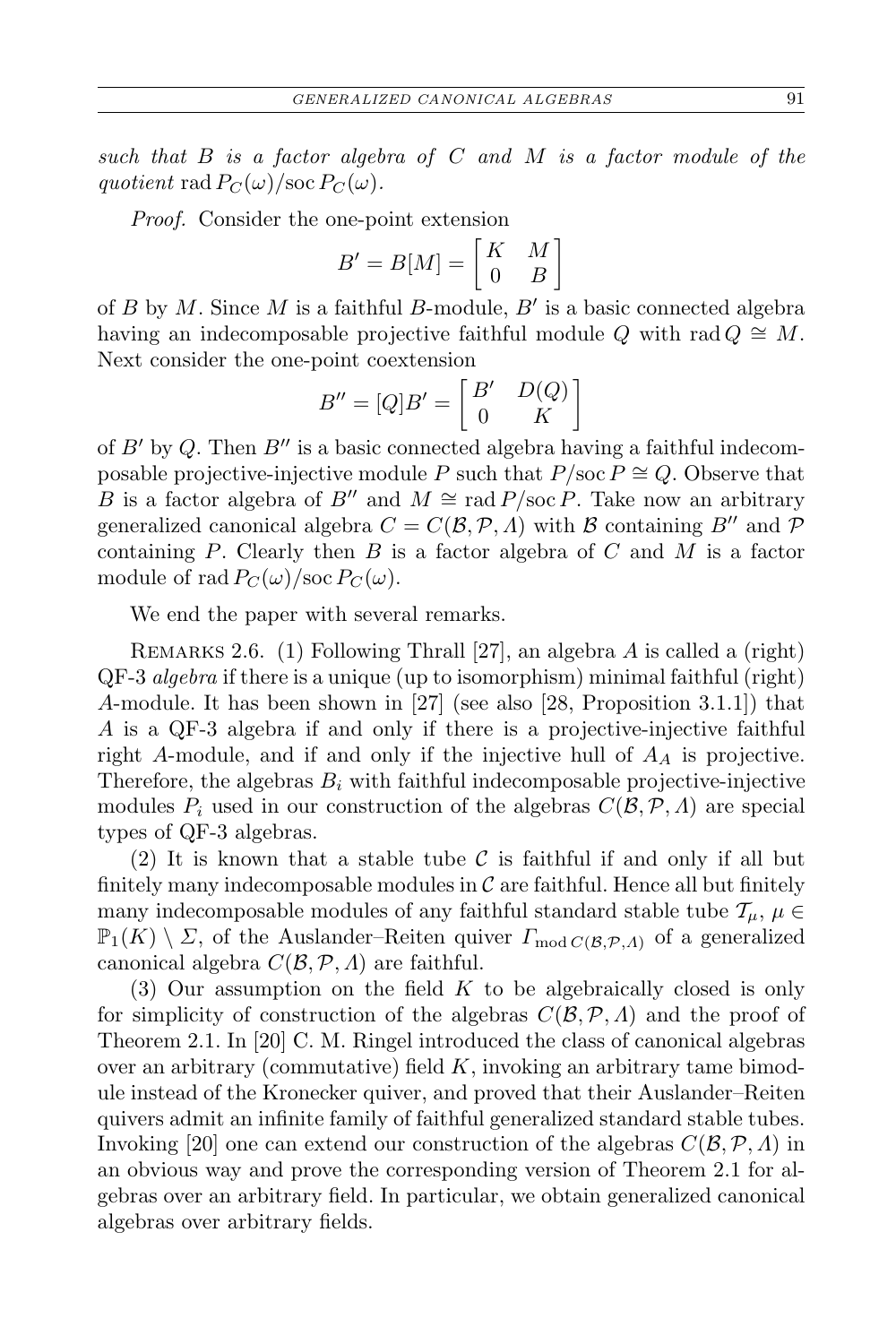## *REFERENCES*

- [1] M. Auslander, I. Reiten and S. O. Smalø, *Representation Theory of Artin Algebras*, Cambridge Stud. Adv. Math. 36, Cambridge Univ. Press, 1995.
- [2] K. Bongartz and P. Gabriel, *Covering spaces in representation theory*, Invent. Math. 65 (1982), 331–378.
- [3] D. Happel, *A characterization of hereditary categories with tilting object*, Invent. Math. 144 (2001), 381–398.
- [4] D. Happel, I. Reiten and S. O. Smalø, *Tilting in abelian categories and quasitilted algebras*, Mem. Amer. Math. Soc. 575 (1996).
- [5] O. Kerner, *Tilting wild algebras*, J. London Math. Soc. 39 (1989), 29–47.
- [6] —, *Stable components of wild tilted algebras*, J. Algebra 152 (1992), 184–206.
- [7] O. Kerner and A. Skowroński, *Quasitilted one-point extensions of wild hereditary algebras*, ibid., in press.
- [8] H. Lenzing and H. Meltzer, *Tilting sheaves and concealed-canonical algebras*, in: Representation Theory of Algebras, CMS Conf. Proc. 18, Amer. Math. Soc., 1996, 455–473.
- [9] H. Lenzing and J. A. de la Peña, *Concealed-canonical algebras and separating tubular families*, Proc. London Math. Soc. 78 (1999), 513–540.
- [10] H. Lenzing and A. Skowroński, *Quasi-tilted algebras of canonical type*, Colloq. Math. 71 (1996), 161–181.
- [11] S. Liu, *Degrees of irreducible maps and the shapes of the Auslander–Reiten quivers*, J. London Math. Soc. 45 (1992), 32–54.
- [12] —, *Infinite radicals in standard Auslander–Reiten components*, J. Algebra 166 (1994), 245–254.
- [13] P. Malicki and A. Skowroński, *Almost cyclic coherent components of an Auslander– Reiten quiver* , ibid. 229 (2000), 695–749.
- [14] H. Meltzer, *Auslander–Reiten components of concealed-canonical algebras*, Colloq. Math. 71 (1996), 183–202.
- [15] I. Reiten and A. Skowroński, *Sincere stable tubes*, J. Algebra 232 (2000), 64–75.
- [16] I. Reiten, A. Skowroński and S. O. Smalø, *Short chains and regular components*, Proc. Amer. Math. Soc. 117 (1993), 601–612.
- [17] C. M. Ringel, *Tame Algebras and Integral Quadratic Forms*, Lecture Notes in Math. 1099, Springer, 1984.
- [18] —, *Representation theory of finite dimensional algebras*, in: Representations of Algebras, London Math. Soc. Lecture Note Ser. 116, Cambridge Univ. Press, 1986, 7–79.
- [19] —, *The regular components of the Auslander–Reiten quiver of a tilted algebra*, Chinese Ann. Math. Ser. B 9 (1988), 1–18.
- [20] —, *The canonical algebras*, in: Topics in Algebra, Banach Center Publ. 26, Part 1, PWN, Warszawa, 1990, 407–432.
- [21] A. Skowroński, *Generalized standard Auslander–Reiten components without oriented cycles*, Osaka J. Math. 30 (1993), 515–527.
- [22] —, *Generalized standard Auslander–Reiten components*, J. Math. Soc. Japan 46 (1994), 517–543.
- [23] —, *On the composition factors of periodic modules*, J. London Math. Soc. 49 (1994), 477–492.
- [24] —, *Cycles in module categories*, in: Finite Dimensional Algebras and Related Topics, NATO Adv. Sci. Inst. Ser. C: Math. Phys. Sci. 424, Kluwer, 1994, 309–345.